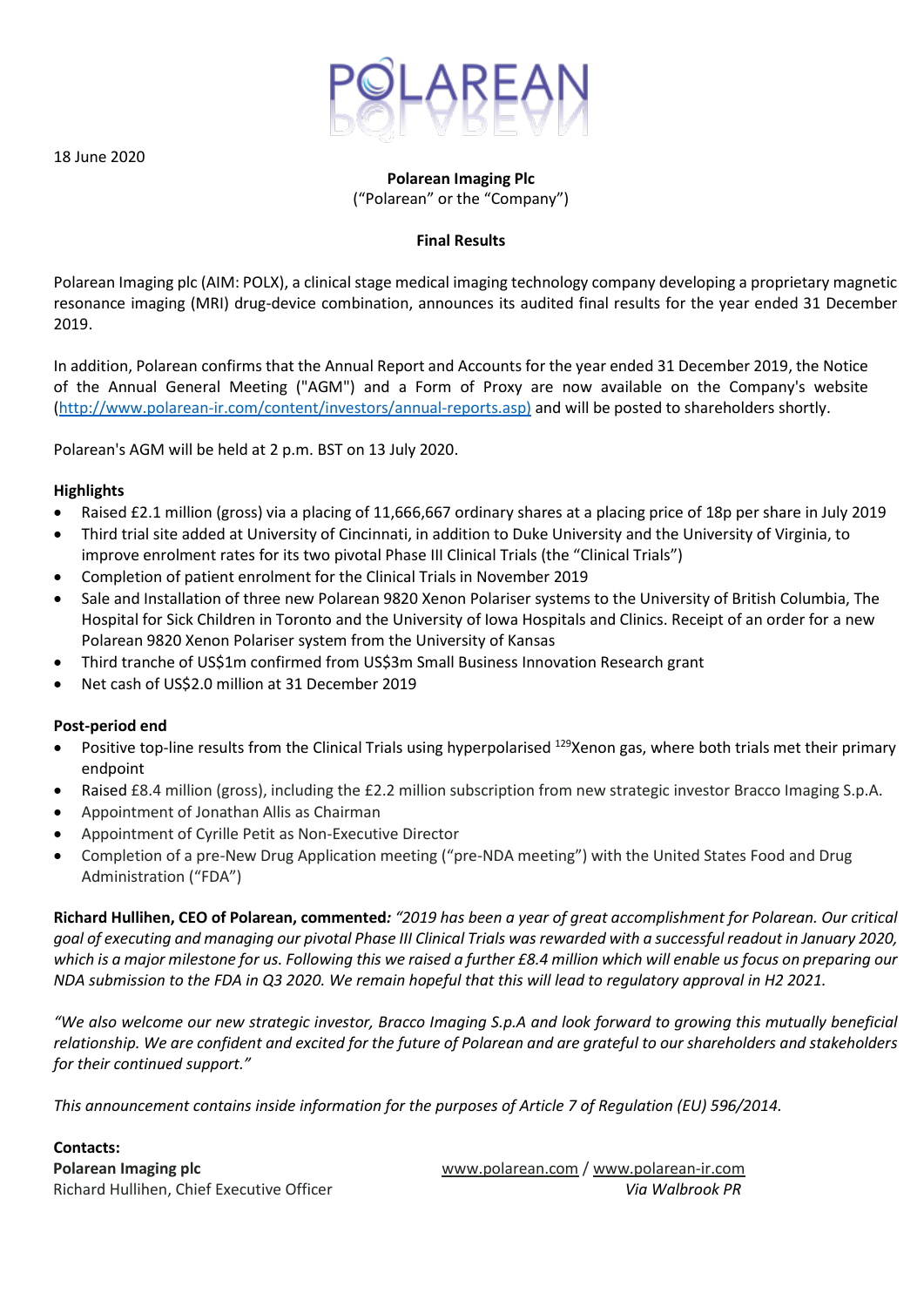Jonathan Allis, Chairman

**SP Angel Corporate Finance LLP** Nomad and Broker Tel: +44 (0)20 3470 0470 David Hignell / Soltan Tagiev (Corporate Finance) Vadim Alexandre / Rob Rees (Corporate Broking)

**Walbrook PR** Tel: +44 (0)20 7933 8780

or [polarean@walbrookpr.com](mailto:polarean@walbrookpr.com) Paul McManus / Anna Dunphy Mob: +44 (0)7980 541 893 / +44 (0)7879 741 001

### **About Polarean** [\(www.polarean.com\)](http://www.polarean.com/)

The Company and its wholly owned subsidiary, Polarean, Inc. (together the "Group") are revenue generating, medical drug-device combination companies operating in the high resolution functional magnetic resonance imaging market.

The Group develops equipment that enables existing MRI systems to achieve an improved level of pulmonary function imaging and specialises in the use of hyperpolarised Xenon gas  $(^{129}Xe)$  as an imaging agent to visualise ventilation and gas exchange regionally in the smallest airways of the lungs, the tissue barrier between the lung and the bloodstream and in the pulmonary vasculature. Xenon gas exhibits solubility and signal properties that enable it to be imaged within other tissues and organs.

The Group operates in an area of significant unmet medical need and the Group's technology provides a novel diagnostic approach, offering a non-invasive and radiation-free functional imaging platform which is more accurate than current methods. The annual burden of pulmonary disease in the US is estimated to be over US\$150 billion.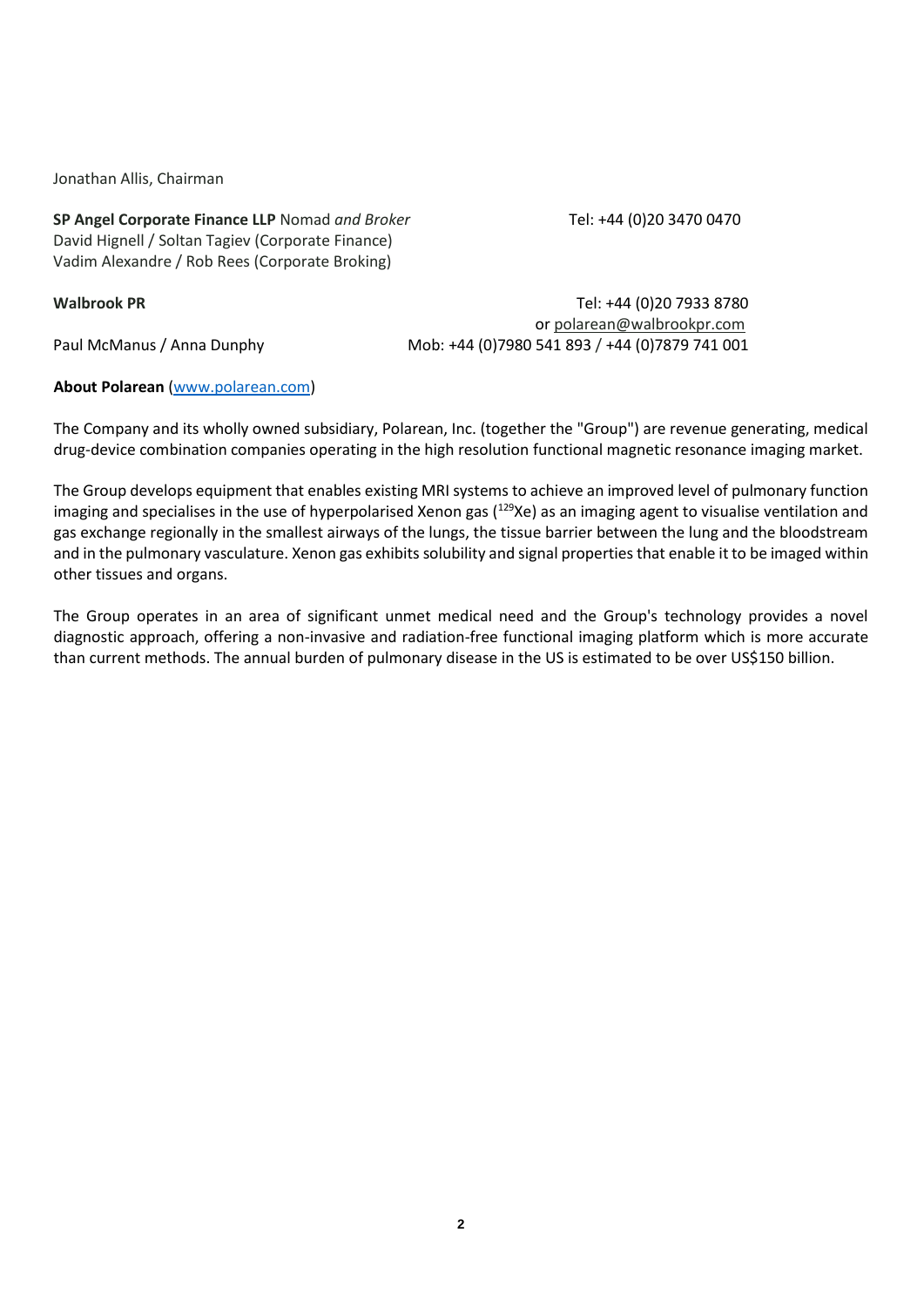### **Chairman's Statement**

I am excited to have become Chairman of Polarean earlier in 2020. While I have been a Board member for some time, the opportunity to assume the Chairmanship has been the best combination of timing and opportunity having just come from the sale of my former company Blue Earth Diagnostics to Bracco Imaging S.p.A. ("Bracco"). I have a direct background in the history of hyperpolarised noble gas imaging and with the founder of Polarean, it has made for an easy transition.

The critical achievements for the Company for 2019 are the successful completion of its Phase III Clinical Trials and the positive top line readout, which was subsequently announced on 29 January 2020. The Company is now moving towards the submission of its New Drug Application ("NDA") to the US Food and Drug Administration ("FDA") and simultaneously beginning the process of preparing for commercial launch. In the meanwhile, current events resulting from the COVID-19 pandemic have made clear that medicine is still not fully equipped to analyse and understand the many ways that pulmonary function can be affected by disease. Polarean has the unique ability to visualise and quantify the function of the lungs at the alveolar and capillary level. In this era of COVID-19, we believe that Polarean's technology will become increasingly important in understanding this disease and in managing post-COVID patients.

The Company looks forward to working with its growing installed base of luminary researchers to help understand the diagnosis, methods of action and therapies for all pulmonary disease.

Polarean's Directors have begun to engage with the Pharma industry. Our initial expectations of synergies and clinical trials are now in the early stages of development, leveraging our expanding installed base of top tier institutions and researchers, and we look forward to more fully exploring these potential relationships and perhaps capturing some early movers of those during 2020, based simply on the compelling ability of Polarean's technology to contribute to their processes.

Our primary focus for the coming year will be the planning and preparation for commercial launch, post anticipated FDA approval. This is an important phase in the Company's development, and we have resource coupled with some skilled service providers engaged in this effort. We look forward to the unique combination of technology and opportunity that defines the future for hyperpolarised noble gas imaging of pulmonary function.

The Company has been fortunate in its ability to attract and retain long term professional and institutional investors who I thank for their continued support. I would also like to welcome Bracco to the Company as an investor and Board member. I am aware of their specific insight into the global market for the technologies that so dramatically enhance the contributions of medical imaging equipment to medicine and patient care.

On behalf of the Board, I would like to thank the employees, stakeholders, and shareholders for their support, without which none of this would have been possible.

**Jonathan Allis** *Non-Executive Chairman*

17 June 2020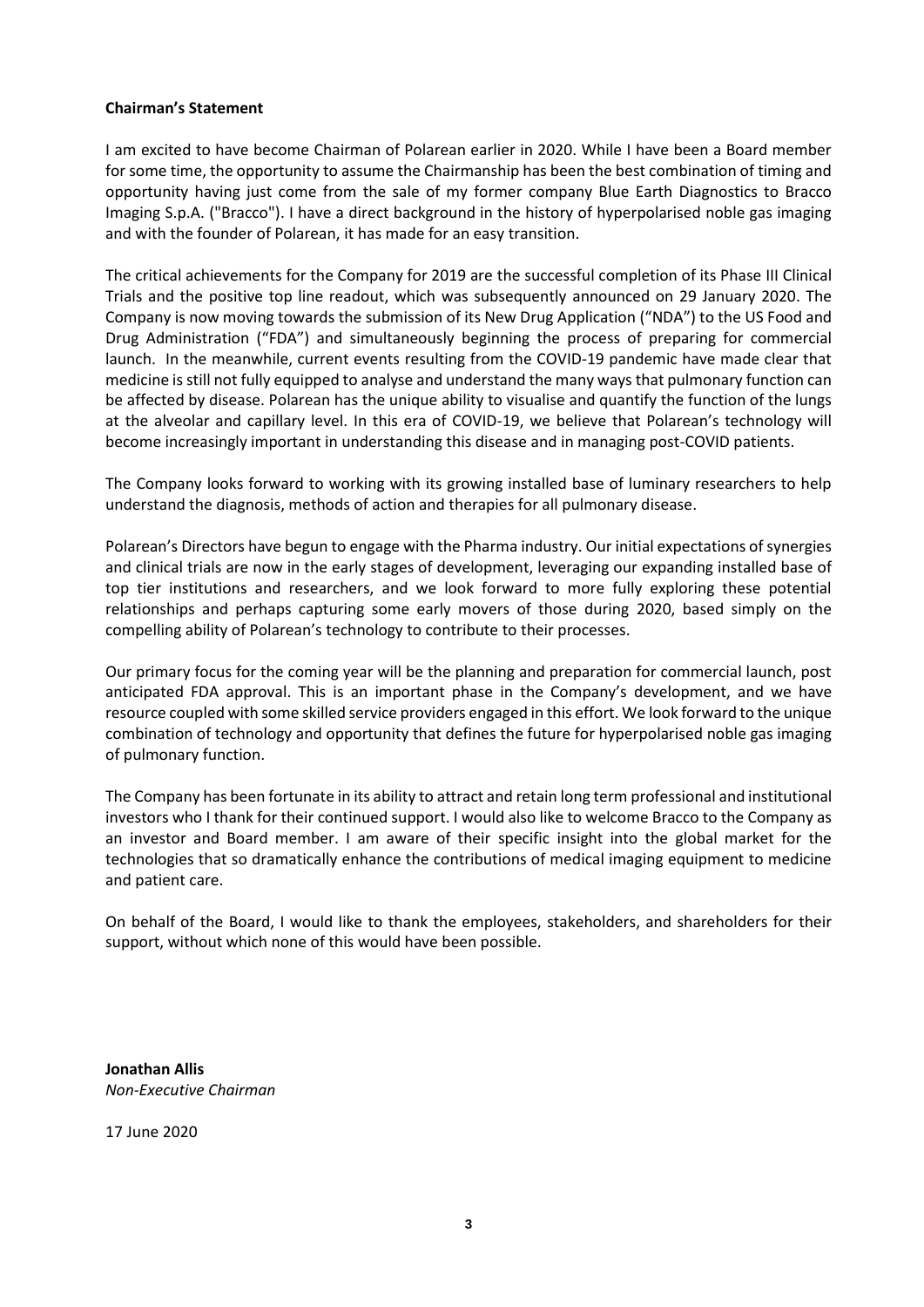### **Chief Executive Officer's Statement**

## **2019 – Year of Accomplishment of Critical Goals**

The Group spent the majority of the year focused on the execution and management of its critical Phase III Clinical Trials. Once launched, discovery of key issues in enrolment required adapting and adjusting to the conditions and environments at each site versus original plans. We added a third site at the University of Cincinnati to accelerate completion of one pathway in the trial. Ultimately, we successfully completed our Trials which had a positive top line readout, and this is a major milestone towards our submission of our New Drug Application to the FDA and towards approval and commercialisation of hyperpolarised noble gas imaging for the assessment of pulmonary function.

# **The Opportunity**

The US Healthcare system's annual burden of pulmonary disease continues unabated costing approximately US\$150 billion and your Directors still see a tremendous opportunity to bring our technology's quantitative, reproducible, non-invasive method for diagnostic and therapeutic guidance to medicine. If anything, the events of the global COVID-19 pandemic seem likely to create additional demand for managing post infection patients through extended recovery and therapeutic regimes. We have refined and extended our development of the healthcare economic analyses to support the adoption by providers of our technology, working with experts in the field. Over the planning horizon of the first 48 months post commercial launch, the Group maintains its intent to address the high end of the US academic and teaching hospital market segment, which comprises approximately the top 1,000 institutions nationally having multiple Centers of Excellence in Pulmonary Medicine and Radiology. The combined addressable market there for our products approaches US\$500m in equipment sales alone.

While working to achieve FDA approval for clinical use, Polarean continues to serve the medical imaging research market by providing xenon polarisers to enable functional MRI of the pulmonary system. This brings dynamic, high-resolution, regional, image-based information to pulmonary physicians and researchers whose best alternative tool is spirometry, with its weaknesses in use for measurement of expired breath. Current imaging technologies using ionizing radiation are not widely used for assessing pulmonary function, despite their revolutionary use in other medical applications. During 2019, our additional new developments in the assessment of pulmonary vascular disease indicate early promise of the extension of our technology into Cardiology via the assessment of microvascular hemodynamics. We expanded our installed base of systems at luminary academic research centers at SickKids Hospital, Toronto, BC Children's Hospital in Vancouver, and at University of Iowa Hospitals and Clinics.

### **Our Organisation**

The Group encountered material changes in its shareholder base during the year and as a result its Board composition and Chairmanship changed. Jonathan Allis, PhD - an existing Board member and CEO of Blue Earth Diagnostics, a PET tracer contrast agent company recently acquired by Bracco - became Chairman in February 2020. Dr. Allis, who has direct experience in hyperpolarised noble gas imaging, and whose experience in the commercialisation and launch of medical imaging contrast agents will be invaluable to Polarean in the next phases of development in submission, FDA approval, and commercialisation. In addition, following Bracco's participation in the Company's recent £8.4m fundraise (before expenses), we welcomed Mr. Cyrille Petit to the Company's Board as a Non-Executive Director and representative of Bracco. Mr. Cyrille Petit is also on the Audit Committee.

### **Our Operations**

In 2019, we built and shipped three of our 9820 polariser systems. As we have previously explained, our production tracks the award of grants to major institutions and is historically 3-5 units per year. We see that pattern continuing and welcome the expansion of our installed base in top tier institutions. We made planned advances in our quality systems and engineering infrastructure as we move toward maturing in our new regulated environment.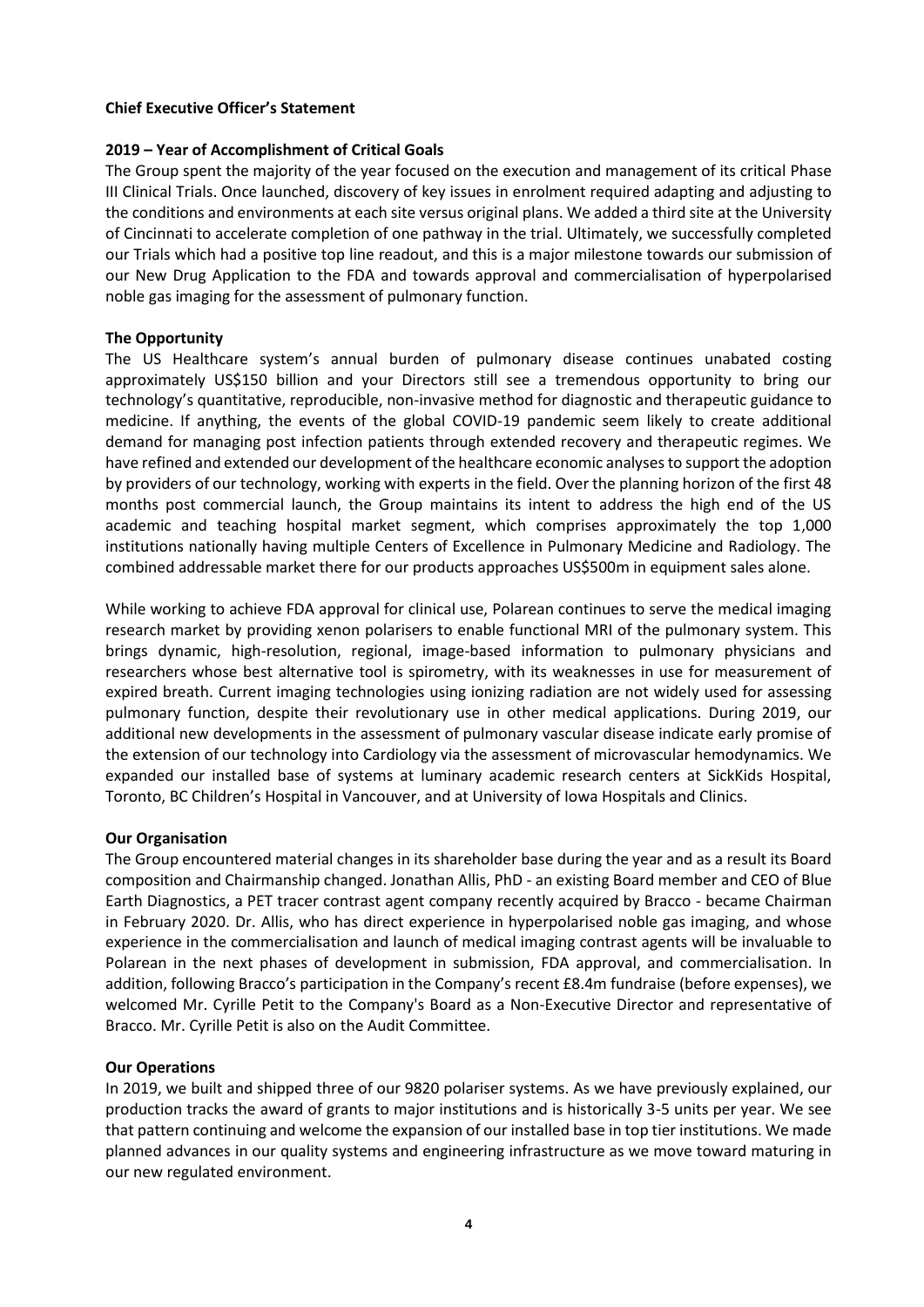# **R&D**

We continued to invest in our intellectual property portfolio during the year. Key new patent filings involving gas exchange and pulmonary vascular disease were added, and an expanded and enhanced license agreement with Duke was finalised including all of the most recent developments in pulmonary vascular disease assessment and data and image analysis software. Our group has continued to push the design of the systems forward, with key advances in ease of use and manufacturability making progress in accordance with our plan. We made valuable progress on our performance and ease of use projects, which will come into play in the future.

## **2019 Financial results**

Broadly speaking, our 2019 results are consistent with market expectations, with revenues slightly below expectations but with expenses diligently managed to also be lower than expectations. In addition, we raised US\$2.62m (before expenses) in July 2019 in a placing designed to provide additional support for the Company's Clinical Trials as patient enrolment neared completion. We benefitted from the Year 3 proceeds of the NIH SBIR Grant which we have jointly with the Cincinnati Children's Hospital Medical Center. We have maintained our pricing and margins throughout the year on equipment, albeit timing of grant receipts slightly diluted overall margins. It is still the case that the majority of our research systems are procured via grant mechanisms and while the outcomes are typically known as their process unfolds, the ultimate fiscal timing of these projects is difficult to predict with certainty as many involve public procurement cycles.

# **2020 and Beyond**

On 4 May 2020 we had our Pre-NDA meeting with the FDA. In that meeting we discussed many items relating to our submission. We have now received the minutes of that meeting from them and confirm that the market expectation we have previously set with regard to the timing of submission and the expected times for review of the submission and Hatch Waxman request are as previously stated. We plan to file our New Drug Application with the FDA in Q3 2020 and continue to cautiously plan to receive regulatory approval twelve months after filing the NDA. In the meantime, we continue to collaborate with researchers in the US and abroad and look to expand our installed base of research systems, and have a pipeline supporting that plan. The exciting new developments in cardiology and pulmonary vascular disease are deepening, and our knowledge base about these conditions is expanding.

We are also excited by and grateful for the investment we received from Bracco in our most recent financing announced in March 2020. We welcome Bracco, who bring a wealth of direct experience in medical imaging contrast agents to the Board of Polarean and we have already benefitted from that relationship even in this short time.

The "<sup>129</sup>Xe MRI Clinical Trials Consortium" is studying the application of our technology to the case of post infection COVID-19 patients to assess the long-term effects and case management of these patients. As this process unfolds, we will make future announcements.

We continue to explore opportunities with potential strategic partners in Pharma and in other geographic markets that could lead to important developments in new applications and uses for our technology, expansion into new territories, and which may bring economic benefits to the group going forward.

Polarean is fortunate to have an outstanding collection of world-class research collaborators and research customers in both the US and Europe. Additionally, we support the "<sup>129</sup>Xe MRI Clinical Trials Consortium" and the crucial work they do in collaborative research, training investigators, providing infrastructure for evaluating new techniques, and multi-institution sharing of magnetic resonance (MR) techniques and image analysis methods. We would like to thank the National Heart Lung and Blood Institute for their continued support of our Small Business Innovation Research Program grant with Cincinnati Children's Hospital Medical Center. In addition, we have developed solid working relationships with MRI systems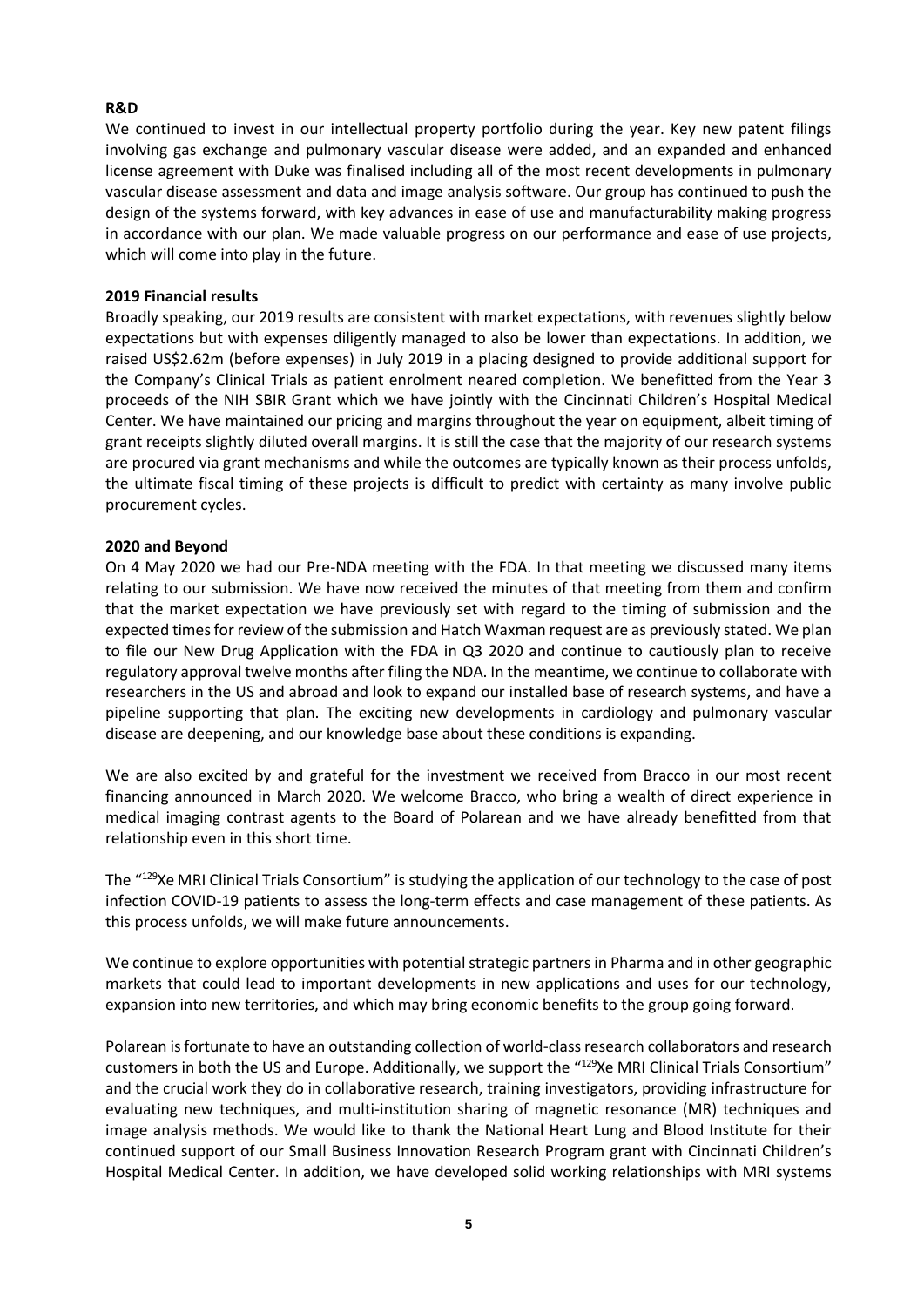manufacturers and exclusive relationships with global industrial gas suppliers, all key to our future as we scale the business.

Polarean has a dedicated team of professionals without whose efforts these accomplishments would not be possible. On behalf of the entire staff of Polarean Imaging, I would like to thank our shareholders for their support of the Group and we look forward to continuing to develop and deliver this critical life-saving and life-improving technology to physicians and patients everywhere.

**Richard Hullihen** *Chief Executive Officer* 

17 June 2020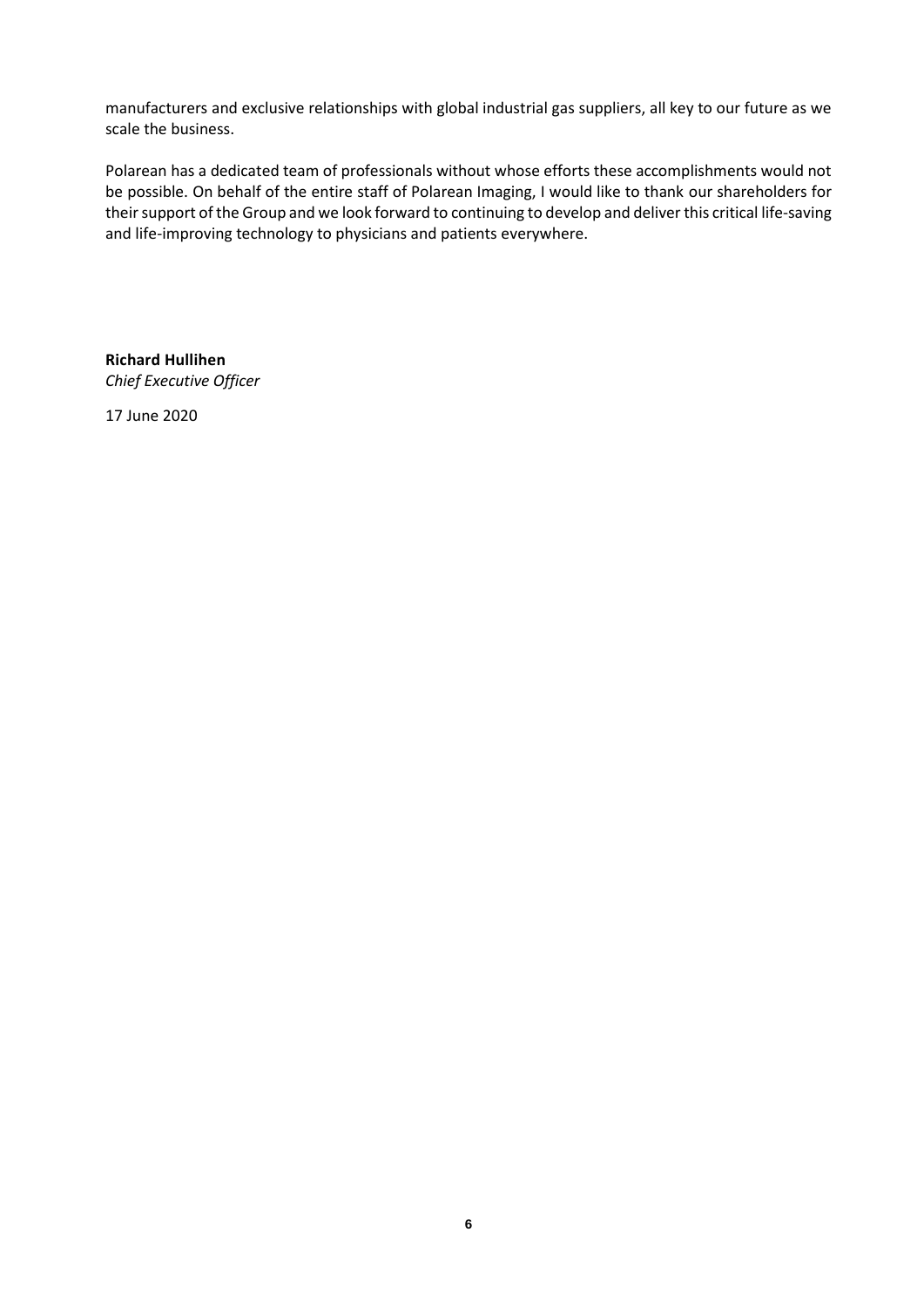# **Consolidated Statement of Comprehensive Income**

|                                                         |              | 2019          | 2018          |
|---------------------------------------------------------|--------------|---------------|---------------|
|                                                         | <b>Notes</b> | US\$          | US\$          |
| Revenue                                                 | 4            | 2,301,093     | 2,439,139     |
| Cost of sales                                           |              | (925,612)     | (633,463)     |
| <b>Gross profit</b>                                     |              | 1,375,481     | 1,805,676     |
|                                                         |              |               |               |
| Administrative expenses                                 |              | (6,010,119)   | (6, 161, 916) |
| Depreciation                                            | 11           | (63, 121)     | (10, 140)     |
| Amortisation                                            | 6            | (683, 873)    | (616, 852)    |
| Selling and distribution expenses                       |              | (324, 791)    | (31, 766)     |
| Share-based payment expense                             | 19           | (305,747)     | (251,790)     |
| <b>Total administrative expenses</b>                    |              | (7, 387, 651) | (7,072,464)   |
| <b>Operating loss</b>                                   | 6            | (6,012,170)   | (5, 266, 788) |
| Finance income                                          | 7            | 508           | 184           |
| Finance expense                                         | 7            | (91, 678)     | (188,055)     |
| Loss before tax                                         |              | (6, 103, 340) | (5,454,659)   |
| <b>Taxation</b>                                         | 10           |               |               |
| Loss for the year and total other comprehensive expense |              | (6, 103, 340) | (5,454,659)   |
|                                                         |              |               |               |
| Loss per share                                          |              |               |               |
| Basic and diluted (US\$)                                | 9            | (0.057)       | (0.078)       |
|                                                         |              |               |               |

The results reflected above relate to continuing activities.

There is no recognised income or expense for the year other than the loss above and therefore no separate statement of other comprehensive income has been presented.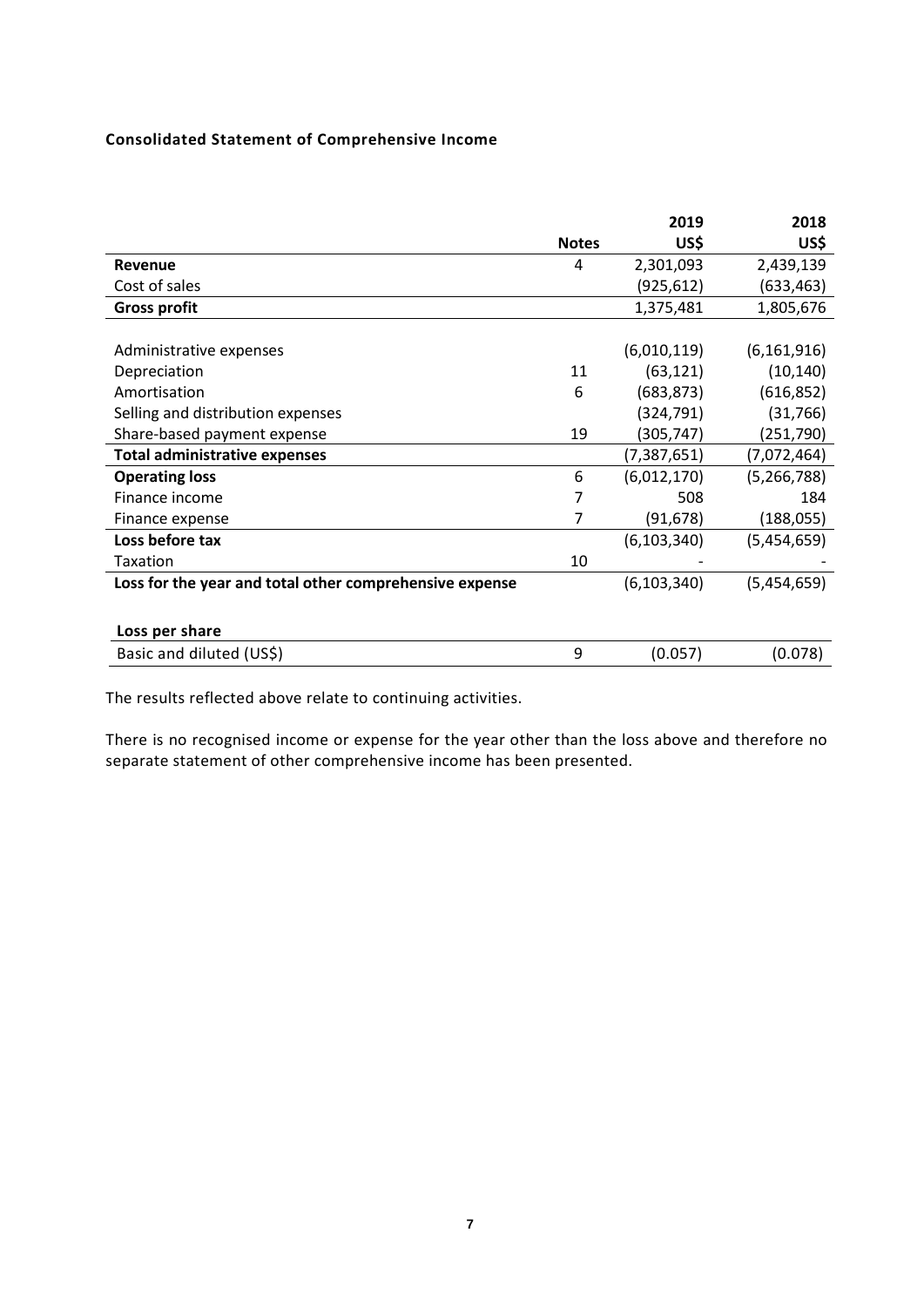# **Consolidated Statement of Financial**

**Position**

|                                              | <b>Notes</b> | 2019           | 2018           |
|----------------------------------------------|--------------|----------------|----------------|
|                                              |              | US\$           | US\$           |
| <b>ASSETS</b>                                |              |                |                |
| <b>Non-current assets</b>                    |              |                |                |
| Property, plant and equipment                | 11           | 355,958        | 17,752         |
| Intangible assets                            | 12           | 3,427,547      | 4,044,398      |
| Right-of-use asset                           | 24           | 98,263         |                |
| Trade and other receivables                  | 14           | 5,539          | 12,539         |
|                                              |              | 3,887,307      | 4,074,689      |
| <b>Current assets</b>                        |              |                |                |
| Inventories                                  | 15           | 554,211        | 651,781        |
| Trade and other receivables                  | 14           | 636,783        | 4,226,585      |
| Cash and cash equivalents                    | 16           | 1,961,869      | 875,601        |
|                                              |              | 3,152,863      | 5,753,967      |
| <b>TOTAL ASSETS</b>                          |              | 7,040,170      | 9,828,656      |
|                                              |              |                |                |
| <b>EQUITY AND LIABILITIES</b>                |              |                |                |
| Equity attributable to holders of the parent |              |                |                |
| Share capital                                | 17           | 55,776         | 49,427         |
| Share premium                                | 18           | 13,659,912     | 11,063,075     |
| Group re-organisation reserve                | 18           | 7,813,337      | 7,813,337      |
| Share-based payment reserve                  | 19           | 1,370,734      | 1,078,335      |
| <b>Accumulated losses</b>                    | 18           | (18, 309, 681) | (12, 212, 767) |
|                                              |              | 4,590,078      | 7,791,407      |
|                                              |              |                |                |
|                                              |              |                |                |
| <b>Non-current liabilities</b>               |              |                |                |
| Deferred income                              | 21           | 192,817        | 70,726         |
| Lease liability                              | 24           | 50,455         |                |
| Contingent consideration                     | 20           | 316,000        | 316,000        |
|                                              |              | 559,272        | 386,726        |
|                                              |              |                |                |
| <b>Current liabilities</b>                   |              |                |                |
| Trade and other payables                     | 22           | 1,773,582      | 1,590,482      |
| Lease liability                              | 24           | 70,914         |                |
| <b>Borrowings</b>                            | 23           |                | 5,213          |
| Deferred income                              | 21           | 46,324         | 54,828         |
|                                              |              | 1,890,820      | 1,650,523      |
| <b>TOTAL EQUITY AND LIABILITIES</b>          |              | 7,040,170      | 9,828,656      |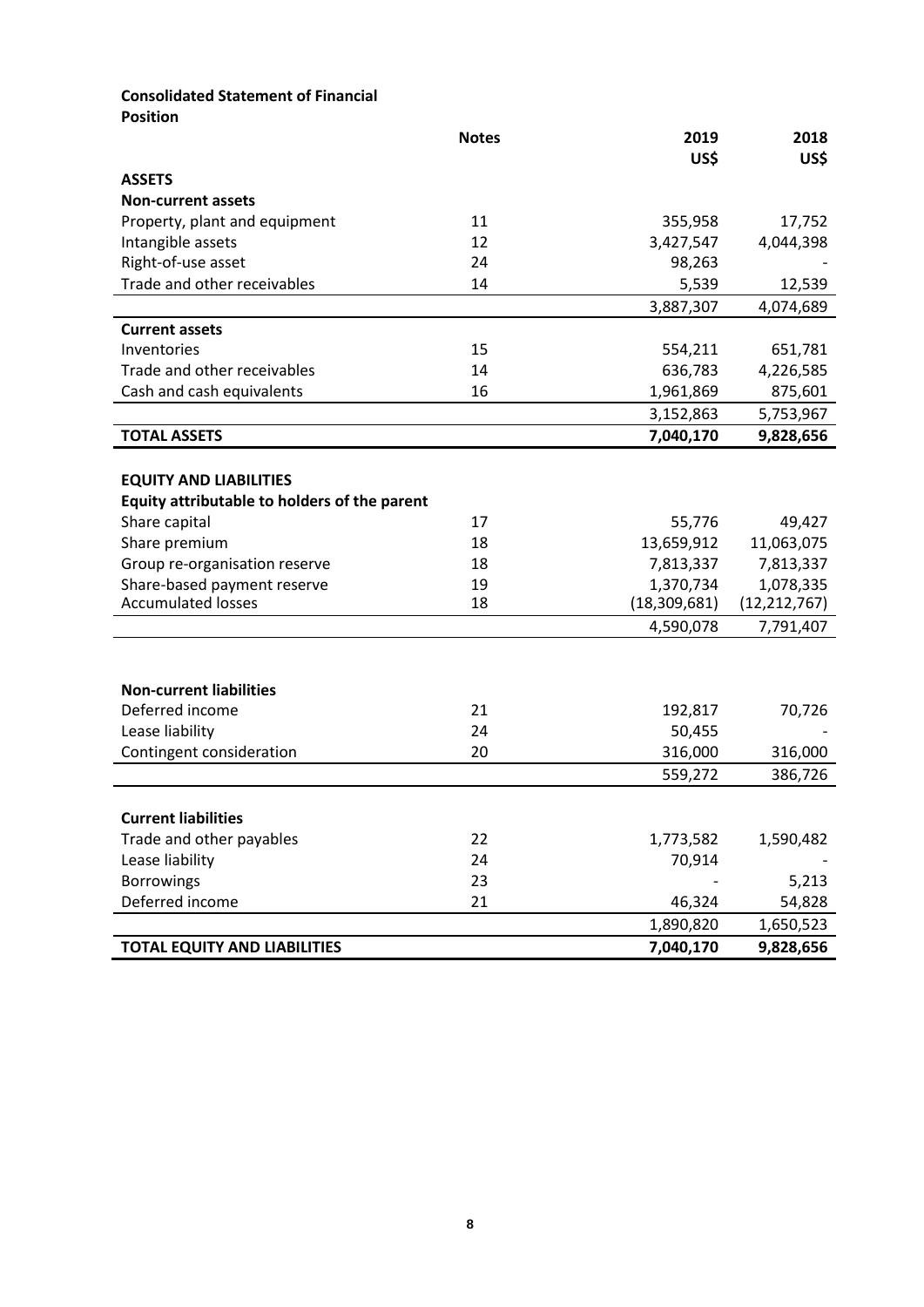## **Company Statement of Financial Position**

|                                              | <b>Notes</b> | 2019          | 2018          |
|----------------------------------------------|--------------|---------------|---------------|
|                                              |              | US\$          | US\$          |
| <b>ASSETS</b>                                |              |               |               |
| <b>Non-current assets</b>                    |              |               |               |
| Investment in subsidiary                     | 13           | 4,342,848     | 4,342,848     |
|                                              |              | 4,342,848     | 4,342,848     |
| <b>Current assets</b>                        |              |               |               |
| Trade and other receivables                  | 14           | 11,543,854    | 9,370,611     |
| Cash and cash equivalents                    | 16           | 56,765        | 235,766       |
|                                              |              | 11,600,619    | 9,606,377     |
| <b>TOTAL ASSETS</b>                          |              | 15,943,467    | 13,949,225    |
|                                              |              |               |               |
| <b>EQUITY AND LIABILITIES</b>                |              |               |               |
| Equity attributable to holders of the parent |              |               |               |
| Share capital                                | 17           | 55,776        | 49,427        |
| Share premium                                | 18           | 13,659,912    | 11,063,075    |
| Merger reserve                               | 18           | 4,322,527     | 4,322,527     |
| Share-based payment reserve                  | 19           | 1,065,703     | 773,304       |
| <b>Accumulated losses</b>                    | 18           | (3, 213, 450) | (2, 287, 282) |
|                                              |              | 15,890,468    | 13,921,051    |
|                                              |              |               |               |
| <b>Current liabilities</b>                   |              |               |               |
| Trade and other payables                     | 22           | 52,999        | 28,174        |
|                                              |              | 52,999        | 28,174        |
| <b>TOTAL EQUITY AND LIABILITIES</b>          |              | 15,943,467    | 13,949,225    |

As permitted by section 408 of the Companies Act 2006, no separate statement of Comprehensive Income is presented in respect of the parent Company. The loss for the financial year dealt with in the financial statements of the parent Company was US\$939,516 (2018: US\$1,330,568).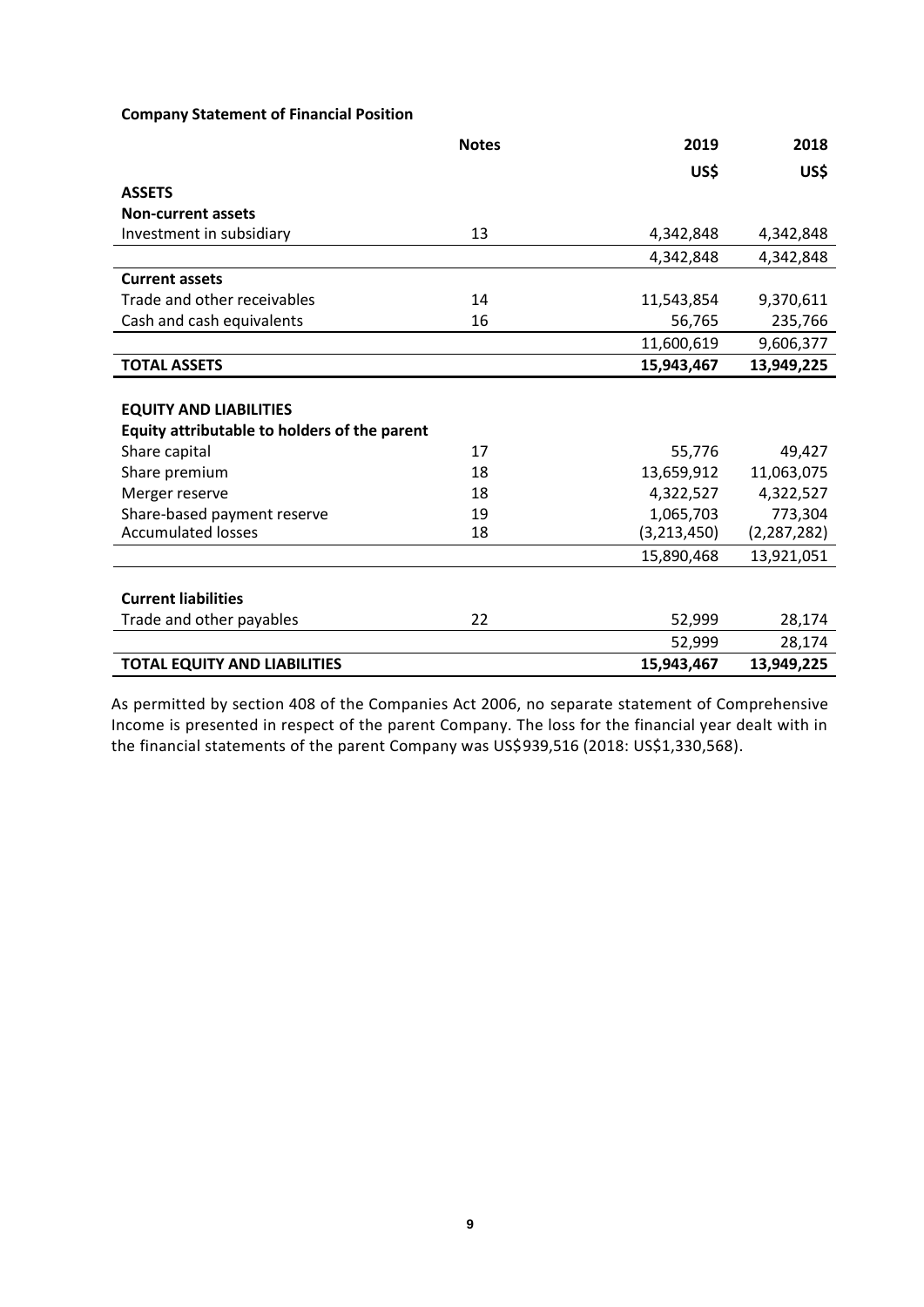# **Consolidated Statement of Changes in Equity**

|                                           | <b>Share</b> |               |                     | <b>Share-based</b> | Group re-org | <b>Accumulated</b> |                     |
|-------------------------------------------|--------------|---------------|---------------------|--------------------|--------------|--------------------|---------------------|
|                                           | capital      | Share premium | <b>Other equity</b> | payment reserve    | reserve      | losses             | <b>Total equity</b> |
|                                           | US\$         | US\$          | US\$                | US\$               | US\$         | US\$               | US\$                |
| As at 1 January 2018                      | 23,291       | 1,448,037     | 87,305              | 826,545            | 7,813,337    | (6,758,108)        | 3,440,407           |
| Comprehensive income                      |              |               |                     |                    |              |                    |                     |
| Loss for the year                         |              |               |                     |                    |              | (5,454,659)        | (5,454,659)         |
| Transactions with owners                  |              |               |                     |                    |              |                    |                     |
| Issue of shares                           | 26,136       | 10,161,474    | (87, 305)           |                    |              |                    | 10,100,305          |
| Share issue costs                         |              | (546,436)     |                     |                    |              |                    | (546, 436)          |
| Share-based payment expense               |              |               |                     | 251,790            |              |                    | 251,790             |
| As at 31 December 2018                    | 49,427       | 11,063,075    | $\blacksquare$      | 1,078,335          | 7,813,337    | (12, 212, 767)     | 7,791,407           |
| Change in accounting policy               |              |               |                     |                    |              | (6, 922)           | (6, 922)            |
| Restated total equity at 1 January 2019   | 49,427       | 11,063,075    | $\blacksquare$      | 1,078,335          | 7,813,337    | (12, 219, 689)     | 7,784,485           |
| Comprehensive income                      |              |               |                     |                    |              |                    |                     |
| Share based payment - lapsed share optior |              |               |                     | (13, 348)          |              | 13,348             |                     |
| Loss for the year                         |              |               |                     |                    |              | (6, 103, 340)      | (6, 103, 340)       |
| Transactions with owners                  |              |               |                     |                    |              |                    |                     |
| Issue of shares                           | 6,349        | 2,756,289     |                     |                    |              |                    | 2,762,638           |
| Share issue costs                         |              | (159, 452)    |                     |                    |              |                    | (159, 452)          |
| Share-based payment expense               |              |               |                     | 305,747            |              |                    | 305,747             |
| As at 31 December 2019                    | 55,776       | 13,659,912    |                     | 1,370,734          | 7,813,337    | (18, 309, 681)     | 4,590,078           |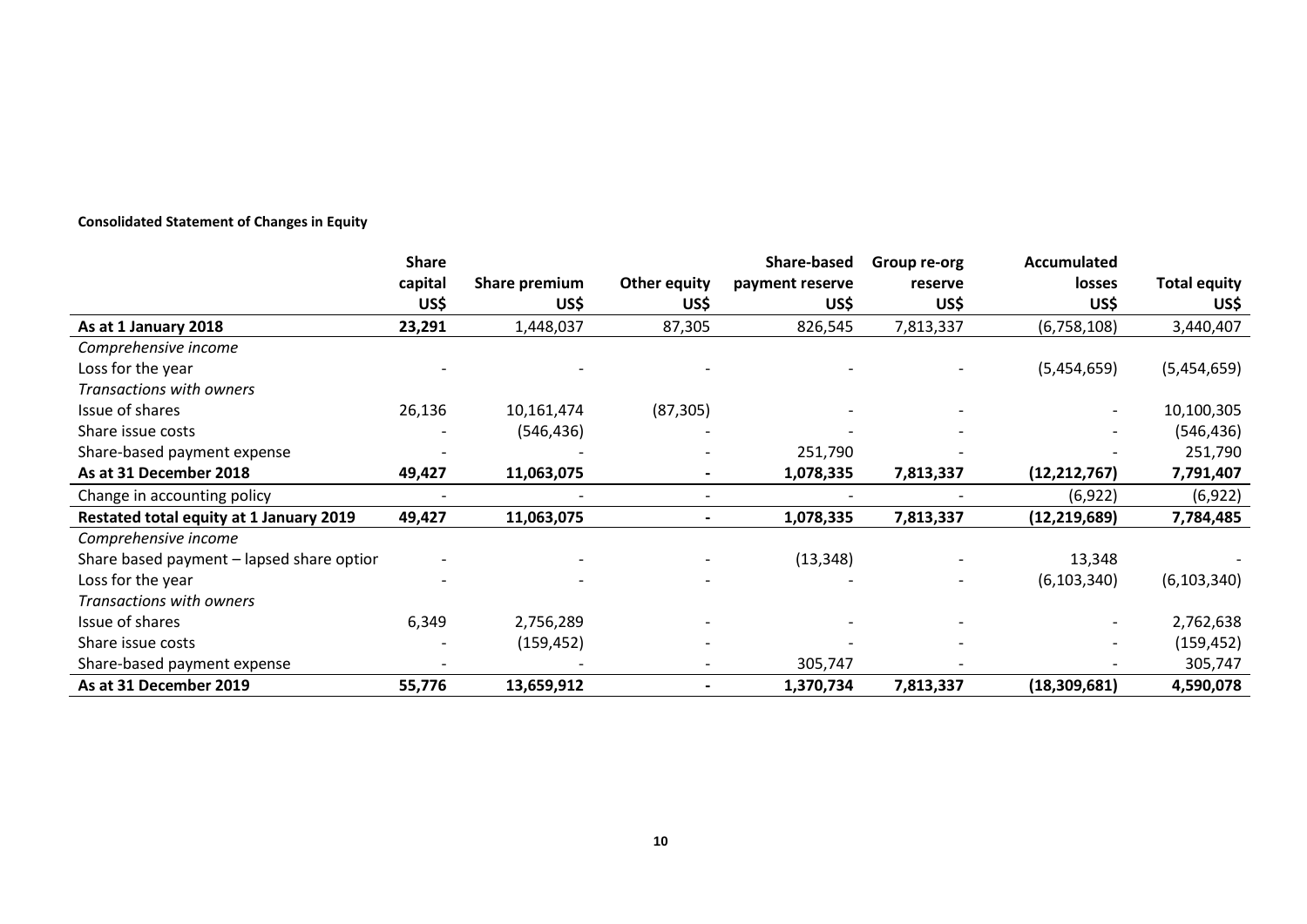| <b>Company Statement of</b> |                      |                          |                          | <b>Share-based payment</b> |                          |                              |                     |
|-----------------------------|----------------------|--------------------------|--------------------------|----------------------------|--------------------------|------------------------------|---------------------|
| <b>Changes in Equity</b>    | <b>Share capital</b> | Share premium            | <b>Other equity</b>      | reserve                    | <b>Merger reserve</b>    | <b>Accumulated losses</b>    | <b>Total equity</b> |
|                             | US\$                 | US\$                     | US\$                     | US\$                       | US\$                     | US\$                         | US\$                |
| As at 1 January 2018        | 23,291               | 1,448,037                | 87,305                   | 521,514                    | 4,322,527                | (956, 714)                   | 5,445,960           |
| Comprehensive income        |                      |                          |                          |                            |                          |                              |                     |
| Loss for the year           |                      |                          |                          |                            |                          | (1,330,568)                  | (1,330,568)         |
| Transactions with owners    |                      |                          |                          |                            |                          |                              |                     |
| Issue of shares             | 26,136               | 10,161,474               | (87, 305)                |                            | -                        | $\overline{\phantom{a}}$     | 10,100,305          |
| Share issue costs           |                      | (546, 436)               |                          |                            |                          |                              | (546, 436)          |
| Share-based payment         |                      |                          |                          |                            |                          |                              |                     |
| expense                     |                      |                          |                          | 251,790                    |                          |                              | 251,790             |
| As at 31 December 2018      | 49,427               | 11,063,075               | $\overline{\phantom{a}}$ | 773,304                    | 4,322,527                | (2, 287, 282)                | 13,921,051          |
| Comprehensive income        |                      |                          |                          |                            |                          |                              |                     |
| Share based payment -       |                      | $\overline{\phantom{a}}$ |                          | (13, 348)                  |                          | 13,348                       |                     |
| lapsed share options        |                      |                          |                          |                            |                          |                              |                     |
| Loss for the year           |                      |                          |                          |                            |                          | (939, 516)                   | (939, 516)          |
| Transactions with owners    |                      |                          |                          |                            |                          |                              |                     |
| Issue of shares             | 6,349                | 2,756,289                |                          |                            | $\overline{\phantom{0}}$ | $\qquad \qquad \blacksquare$ | 2,762,638           |
| Share issue costs           |                      | (159, 452)               |                          |                            |                          | $\overline{a}$               | (159, 452)          |
| Share-based payment         |                      |                          |                          |                            |                          |                              |                     |
| expense                     |                      |                          |                          | 305,747                    |                          |                              | 305,747             |
| As at 31 December 2019      | 55,776               | 13,659,912               |                          | 1,065,703                  | 4,322,527                | (3,213,450)                  | 15,890,468          |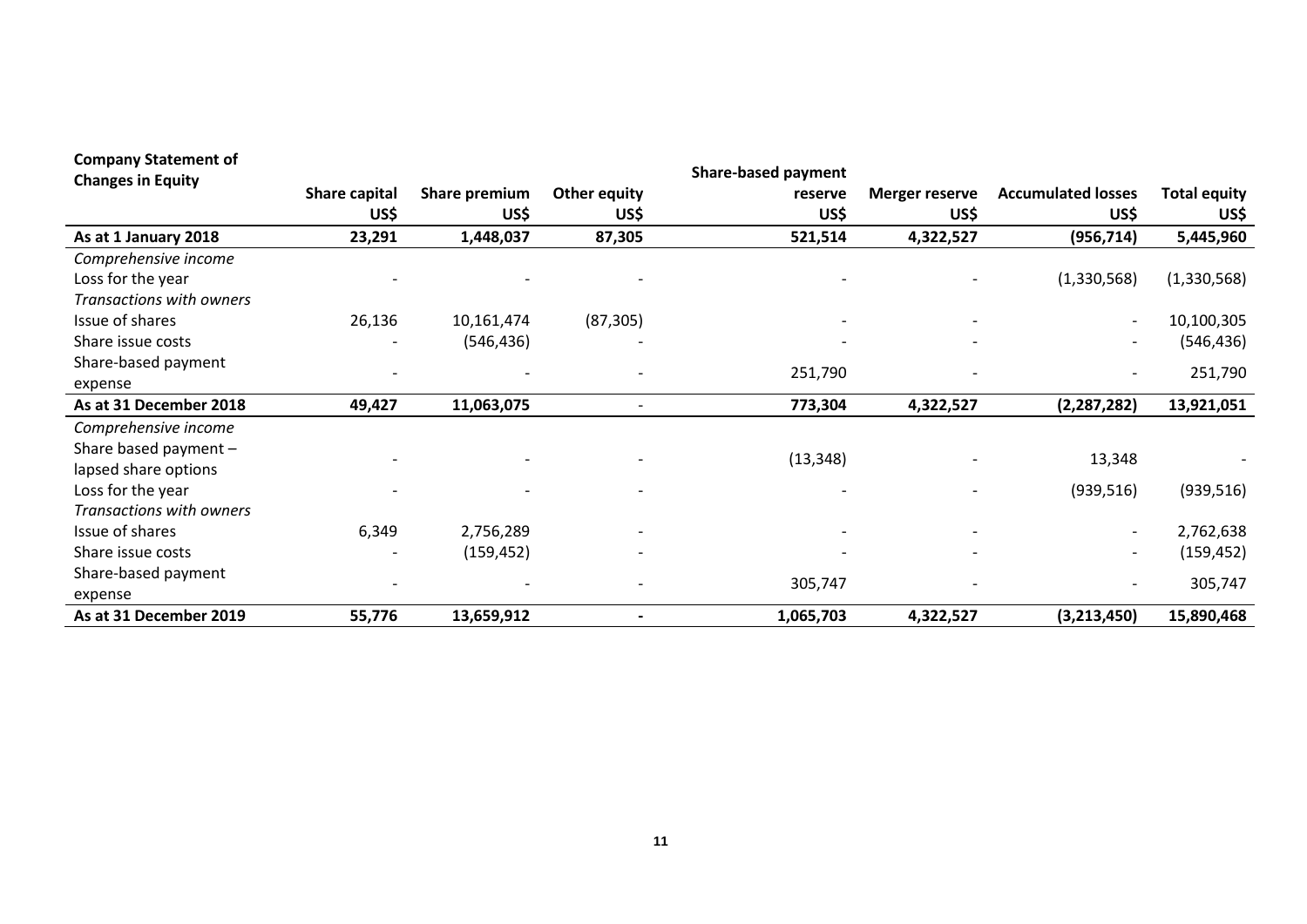# **Consolidated Statement of Cash Flows**

|                                                          | <b>Year ended</b><br>31 December<br>2019<br>US\$ | <b>Year ended</b><br>31 December<br>2018<br>US\$ |
|----------------------------------------------------------|--------------------------------------------------|--------------------------------------------------|
| <b>Cash flows from operating activities</b>              |                                                  |                                                  |
| Loss before tax                                          | (6, 103, 340)                                    | (5,454,659)                                      |
| Adjustments for non-cash/non-operating items:            |                                                  |                                                  |
| Depreciation of plant and equipment                      | 63,121                                           | 10,140                                           |
| Amortisation of intangible assets and right-of use-asset | 683,873                                          | 616,852                                          |
| Share-based payment expense                              | 305,747                                          | 251,790                                          |
| Interest paid                                            | 91,678                                           | 188,055                                          |
| Interest received                                        | (508)                                            | (184)                                            |
| Operating cash flows before movements in working capital | (4,959,429)                                      | (4,388,006)                                      |
| Increase/(decrease) in inventories                       | 97,570                                           | (1, 921)                                         |
| Increase in trade and other receivables                  | (14, 737)                                        | (69, 517)                                        |
| Decrease in trade and other payables                     | (285, 074)                                       | (315,894)                                        |
| Increase in deferred income                              | 595,961                                          | 98,992                                           |
| Net cash used in operations                              | (4, 565, 709)                                    | (4,676,346)                                      |
| Cash flows from investing activities                     |                                                  |                                                  |
| Purchase of plant and equipment                          | (401, 327)                                       | (6, 551)                                         |
| Interest received                                        |                                                  | 184                                              |
| Net cash used in investing activities                    | (401, 327)                                       | (6, 367)                                         |
| <b>Cash flows from financing activities</b>              |                                                  |                                                  |
| Issue of shares                                          | 6,373,919                                        | 5,640,211                                        |
| Cost of issue                                            | (159, 452)                                       | (546, 436)                                       |
| Interest paid                                            |                                                  | (188, 055)                                       |
| Interest paid on lease liabilities                       | (91, 678)                                        |                                                  |
| Interest received                                        | 508                                              | 5,213                                            |
| Principal elements of lease payments                     | (69, 993)                                        | (312, 836)                                       |
| Net cash generated by financing activities               | 6,053,304                                        | 4,598,097                                        |
| Net (decrease)/increase in cash and cash equivalents     | 1,086,268                                        | (84, 616)                                        |
| Cash and cash equivalents at the beginning of year       | 875,601                                          | 960,217                                          |
| Cash and cash equivalents at end of year                 | 1,961,869                                        | 875,601                                          |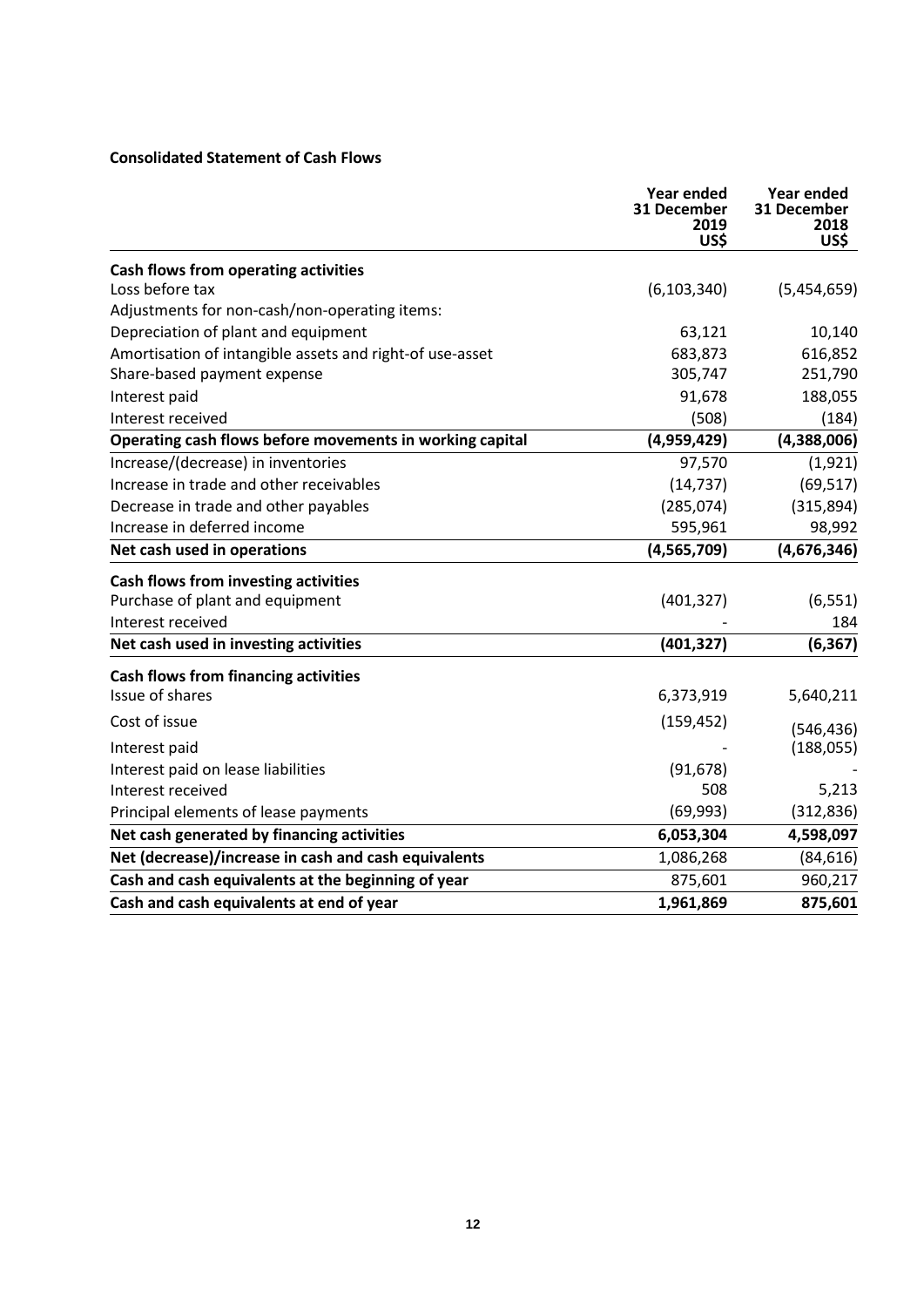# **Company Statement of Cash Flows**

|                                                          | Year ended  | Year ended  |
|----------------------------------------------------------|-------------|-------------|
|                                                          | 31 December | 31 December |
|                                                          | 2019        | 2018        |
|                                                          | US\$        | US\$        |
| Cash flows from operating activities                     |             |             |
| Loss before tax                                          | (939, 516)  | (1,330,568) |
| Adjustments for non-cash/non-operating items:            |             |             |
| Share-based payment expense                              | 305,747     | 251,790     |
| Interest received                                        | (508)       |             |
| Operating cash flows before movements in working capital | (634,277)   | (1,078,778) |
| Decrease in trade and other receivables                  | (6, 275)    |             |
| Increase in trade and other payables                     | 24,824      | 2,433       |
| Net cash used by operations                              | (615, 728)  | (1,076,345) |
| <b>Cash flows from financing activities</b>              |             |             |
| Issue of shares                                          | 6,373,918   | 5,646,350   |
| Cost of issue                                            | (159, 452)  | (546, 436)  |
| Interest received                                        | 508         |             |
| Loans to intercompany                                    | (5,778,247) | (3,810,909) |
| Net cash generated by financing activities               | 436,727     | 1,289,005   |
| Decrease in cash and cash equivalents                    | (179,001)   | 212,660     |
| Cash and cash equivalents at the beginning of period     | 235,766     | 23,106      |
| Cash and cash equivalents at end of period               | 56,765      | 235,766     |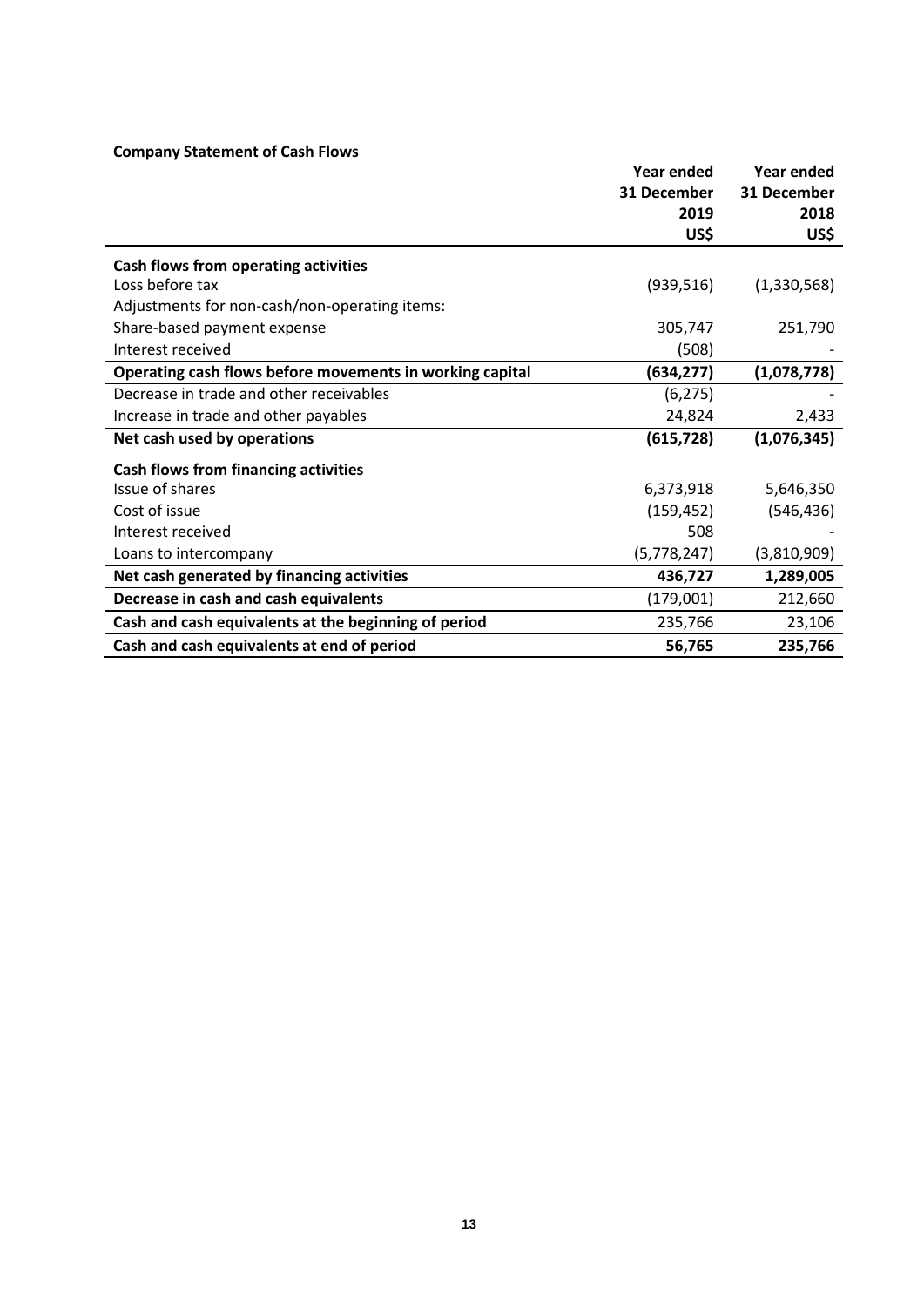## **Notes of the financial statements**

# **1 General information**

The Company is incorporated in England and Wales under the Companies Act 2006. The registered number is 10442853 and its registered office is at 27-28 Eastcastle Street, London, W1W 8DH. The Company is listed on AIM of the London Stock Exchange.

The Company is the parent company of Polarean, Inc (the "Subsidiary", together the "Group"). The principal activity of the Group is developing next generation medical imaging technology. The Subsidiary is incorporated in the United States of America and has a registered office of 2500 Meridian Parkway #175, Durham, NC 27713, USA.

# **2 Adoption of new and revised International Financial Reporting Standards**

# *Standards and interpretations adopted during the year*

Information on new standards, amendments and interpretations that are relevant to the Group's annual report and accounts is provided below.

# **IFRS 16 'Leases', effective 1 January 2019**

The Group has initially adopted IFRS 16 Leases from 1 January 2019. IFRS 16 introduced a single, onbalance sheet accounting model for leases. As a result, the Group, as a lessee, has recognised right-of-use assets to all existing operating leases, representing its rights to use the underlying assets and lease liabilities representing its obligation to make lease payments.

The Group has applied IFRS 16 using the modified retrospective approach, and as such, the Group is not required to present a third statement of financial position as at the date of transition. The cumulative effect of initial application is recognised in retained earnings at 1 January 2019. Accordingly, the comparative information presented for 2018 has not been restated – i.e. it is presented, as previously reported, under IAS 17 and related interpretations, with the prior period adjustments going through retained earnings, as shown within note 24.

The Group used the following practical expedients when applying IFRS 16 to leases previously classified as operating leases under IAS 17:

- Applied the exemption not to recognise right-of-use assets and liabilities for leases with less than 12 months of lease term;
- Excluded the initial direct costs from measuring the right-of-use asset at the date of initial application; and
- Used hindsight when determining the lease term if the contract contains options to extend or terminate the lease.

# **Standards, amendments and interpretations that are not yet effective**

There are several standards, amendments to standards, and interpretations which have been issued by the IASB that are effective in future accounting periods that the group has decided not to adopt early. The most significant of these are as follows, which are all effective for the period beginning 1 January 2020:

- IAS 1 *Presentation of Financial Statements* and IAS 8 *Accounting Policies, Changes in Accounting Estimates and Errors* (Amendment – Definition of Material)
- IFRS 3 *Business Combinations* (Amendment Definition of Business)
- Revised Conceptual Framework for Financial Reporting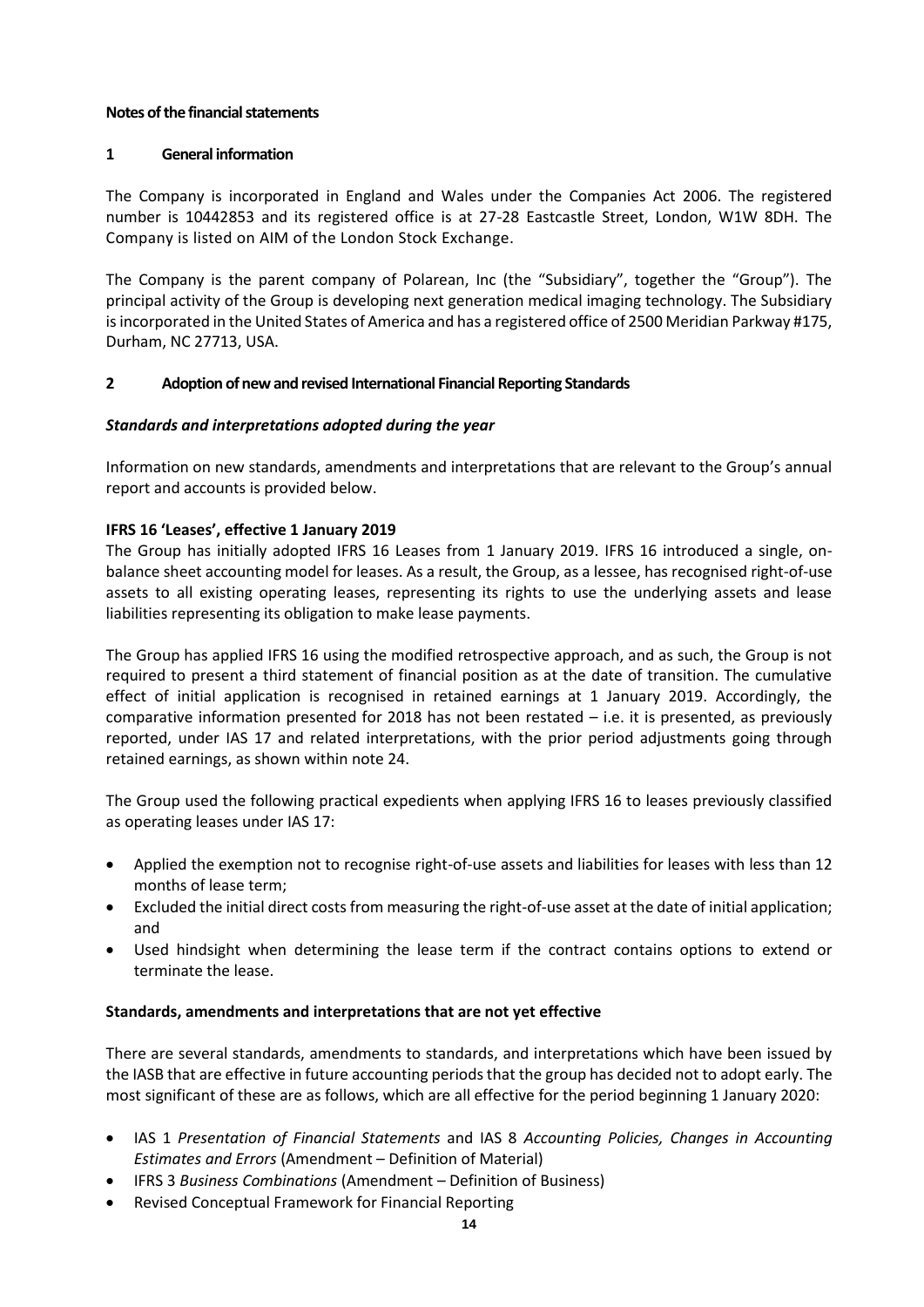• Interest Rate Benchmark Reform (IBOR) reform Phase 1 (Amendments to IFRS 9, IAS 39 and IFRS 7)

The Group is currently assessing the impact of these new accounting standards and amendments.

### **3 Significant accounting policies**

### **Basis of preparation**

These financial statements have been prepared in accordance with International Financial Reporting Standards as adopted by the European Union ("IFRS") and under the historical cost convention, as modified by the use of fair value for financial instruments measured at fair value. The financial statements are presented in United States Dollars ("US\$") except where otherwise indicated.

The principal accounting policies adopted in the preparation of the financial statements are set out below. The policies have been consistently applied to all the years presented, unless otherwise stated.

### **Going concern**

The Directors consider the going concern basis of preparation to be appropriate in preparing the financial statements.

The Group is in its development stage and has not yet moved to full commercial exploitation of its IP. During the year ended 31 December 2019 the Group recorded a loss after tax of US\$6,103,340 (2018: loss of US\$5,454,659) and a net cash outflow from operating activities of US\$4,565,709 (2018: US\$4,676,346).

On 13 March 2020 the Group announced that it had conditionally raised proceeds of US\$10.4 million (excluding expenses) from investors by the issue of shares. The net proceeds of this fundraising were received shortly after the Group's General Meeting on 1 April 2020.

In considering the appropriateness of this basis of preparation, the Directors have reviewed the Group's working capital forecasts for a minimum of 12 months from the date of the approval of this financial information. Based on their consideration the Directors have reasonable expectation that the Group has adequate resources to continue for the foreseeable future and that carrying values of intangible assets are supported. Thus, they continue to adopt the going concern basis of accounting in preparing this financial information.

In the current business climate, management acknowledge the COVID-19 pandemic and have implemented logistical and organisational changes to underpin the Group's resilience to COVID-19, with the key focus being protecting all personnel, minimising the impact on critical work streams and ensuring business continuity. COVID-19 may impact the Group in varying ways, which could lead to a direct bearing on the Group's ability to generate future cash flows for working capital purposes. Management are closely monitoring commercial and technical aspects of the Group's operations to mitigate the impact from the COVID-19 pandemic. The inability to gauge the length of such disruption further adds to this uncertainty. For these reasons the generation of sufficient operating cash flows remain a risk. Management believes the Group will generate sufficient working capital and cash flows to continue in operational existence and will have the ongoing support of its shareholders, if required, for the foreseeable future.

# **Share capital**

Ordinary shares are classified as equity. Incremental costs directly attributable to the issue of new shares are shown in share premium as a deduction from the proceeds.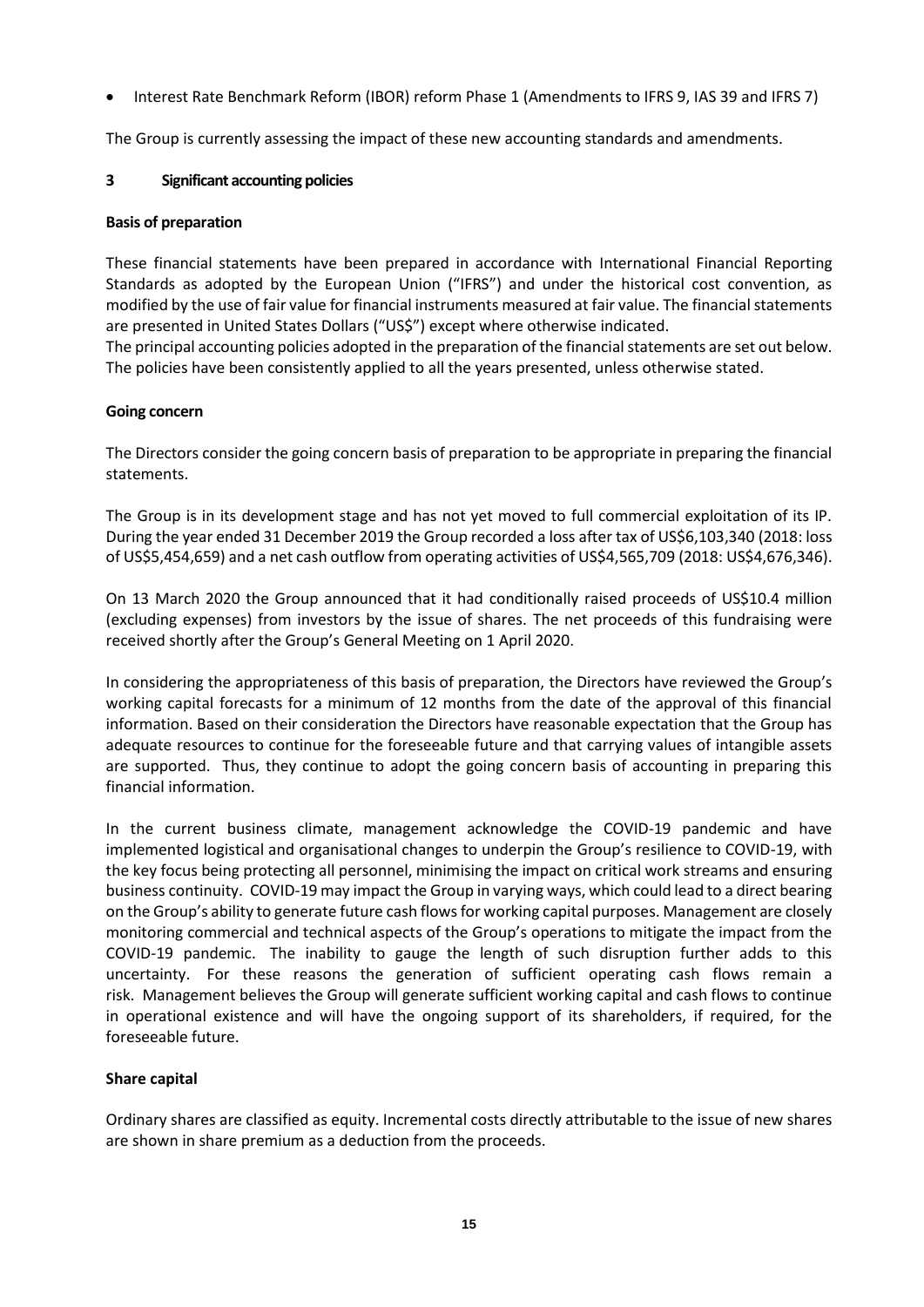### **Government and other grants**

Grants are not recognised until there is a reasonable assurance that the Group will comply with the conditions attaching to them and that the grants will be received. Grants are treated as deferred income and released to the income statement on the achievement of the relevant performance criteria.

#### **Inventory**

Inventories are measured at the lower of cost and net realisable value. The cost of inventories is based on the weighted average cost principle and includes expenditure incurred in inventories, adjusted for rebates, and other costs incurred in bringing them to their existing location.

### **Cash and cash equivalents**

Cash and cash equivalents comprise cash balances and call deposits with an original maturity of three months or less.

### **Functional and presentation currency**

Items included in the financial statements of the Group are measured using the currency of the primary economic environment in which the Group operates ("the functional currency"). The financial statements are presented in United States Dollars (US\$) which is also the Group's functional currency.

### **3 Significant accounting policies continued**

#### **Foreign currencies**

Transactions in foreign currencies are initially recorded by the Group's entities at their respective functional currency spot rates at the date the transaction first qualifies for recognition.

Monetary assets and liabilities denominated in foreign currencies are translated at the functional currency spot rates of exchange at the reporting date.

Differences arising on settlement or translation of monetary items are recognised in profit or loss.

Non-monetary items that are measured in terms of historical cost in a foreign currency are translated using the exchange rates at the dates of the initial transactions. Non-monetary items measured at fair value in a foreign currency are translated using the exchange rates at the date when the fair value is determined. The gain or loss arising on translation of non-monetary items measured at fair value is treated in line with the recognition of the gain or loss on the change in fair value of the item (i.e., translation differences on items whose fair value gain or loss is recognised in OCI or profit or loss are also recognised in OCI or profit or loss, respectively).

### **Basis of consolidation**

The consolidated financial statements are for the year ended 31 December 2019. They have been prepared in accordance with the requirements of International Financial Reporting Standards (IFRS) as adopted by the European Union (EU) and with those parts of the Companies Act 2006 applicable to companies reporting under IFRS.

The measurement bases and principal accounting policies of the Group are set out below. On 30 May 2017 Polarean Merger-Sub, Inc., a Subsidiary of the Subsidiary, completed a merger process under which it acquired substantially all of the assets of m2m Imaging Corp ("m2m"), a portfolio company of Amphion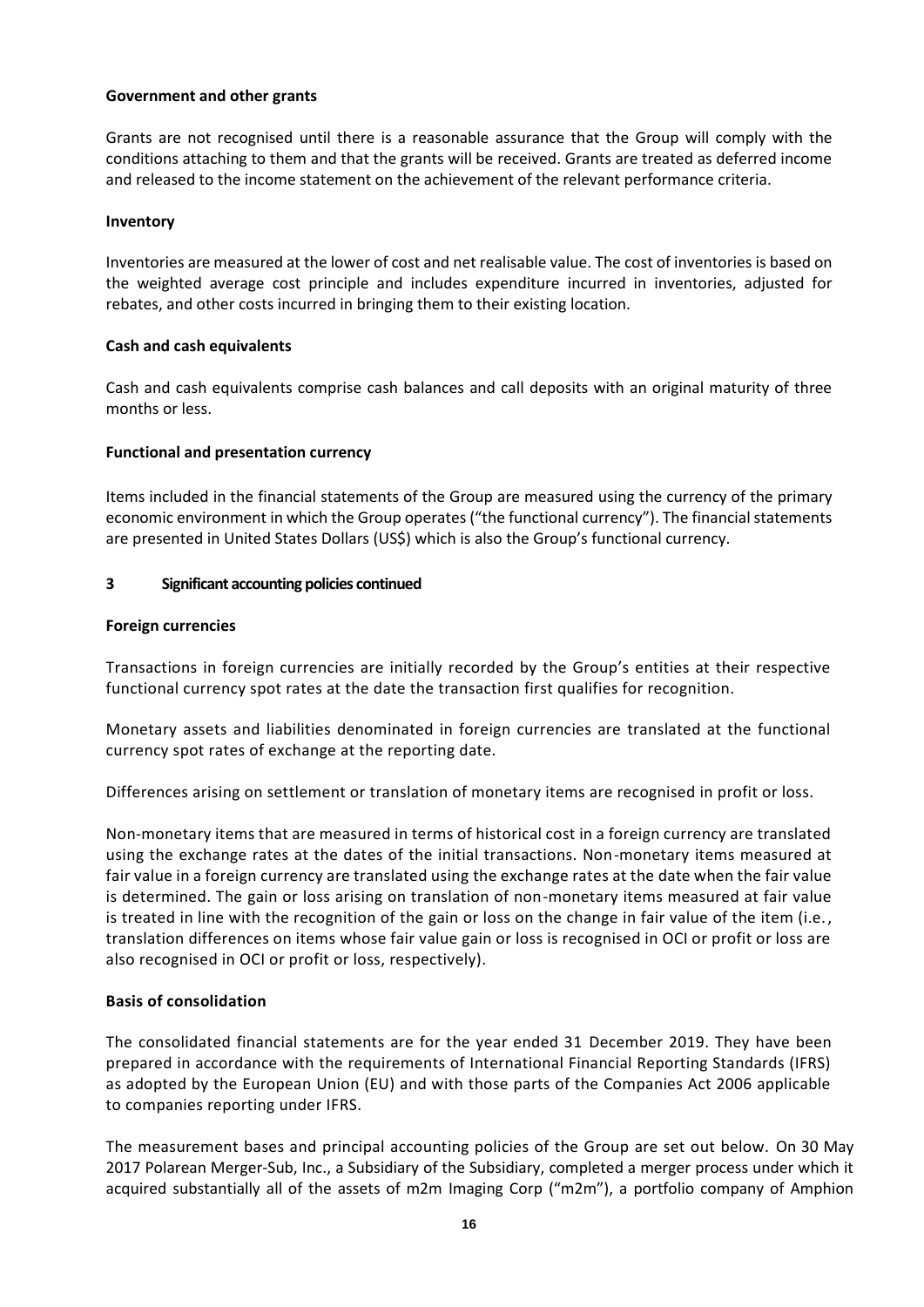Innovations plc engaged in the development of high-performance MRI RF coils for the global research market, primarily in micro-imaging. By 2016 m2m had been inactive for several years due to an inability to raise funds. At the date of the merger the assets of m2m were its technology and patents. The merger was effected by way of court sanction in the process of which the Subsidiary acquired, through a special purpose entity, Polarean Merger Sub, Inc. the assets of another special purpose entity, m2m Merger Sub, Inc., with m2m Merger Sub, Inc. being the surviving entity. After the reporting date, on 1 September 2017, m2m Merger Sub, Inc. was merged into the Subsidiary with the Subsidiary being the surviving entity, the effect being that m2m Merger Sub, Inc. was collapsed, and the Subsidiary had acquired the m2m assets.

As part of the arrangements for the merger 576,430 shares in the Subsidiary were issued to the former shareholders in m2m with the intention that all parties would exchange their stock in Polarean, Inc. for shares in the Group on a *pro rata* basis as soon as practicable.

The Directors consider the merger between the Subsidiary and m2m Acquisition, Inc. as a consequence of which the group acquired the exclusive worldwide rights to m2m's technology and patents does not meet the definition of an acquisition of a business as set out in IFRS3 and has therefore been accounted for as the acquisition of an asset or a group of assets that does not constitute a business.

IFRS 3 requires that in such cases the acquirer shall identify and recognise the individual identifiable assets acquired (including those assets that meet the definition of, and recognition criteria for, intangible assets in IAS 38 Intangible assets) and to allocate the cost of the individual identifiable assets and liabilities on the basis of their relative fair values at the date of purchase. Such a transaction or event does not give rise to goodwill.

The provisional estimate of the fair value of the assets acquired under the merger arrangement of US\$4,999,996 represents the aggregate estimated value of the financial obligations of the former m2m shareholders which were converted into equity in m2m prior to the merger agreement.

The Directors consider the acquisition of the entire issued common stock of the Subsidiary by the Company in exchange for equivalent equity participation in the Company to be a group re-organisation and not a business combination and to fall outside the scope of IFRS 3. Having considered the requirements of IAS 8 and the relevant UK and US guidance, the transaction has been accounted for on a merger or pooling of interest basis as if both entities had always been combined, using book values, with no fair value adjustments made nor goodwill recognised.

### **3 Significant accounting policies continued**

### **Revenue recognition**

Revenue comprises the fair value of the sale of goods and rendering of services to external customers, net of applicable sales tax, rebates, promotions and returns.

### *Contracts and obligation*

The majority of customer contracts have three main elements that the Group provides to the customer:

- Sale of polarisers;
- Sale of parts and upgrades; and
- Provision of service.

The sale of polarisers is seen as a distinct performance obligation and revenue is recognised at a point in time. The customer can benefit from the use of the polarisers when supplied and is not reliant on the Group to provide the parts and upgrades or service, and therefore revenue from the sale of polarisers is recognised in full when supplied to the customer.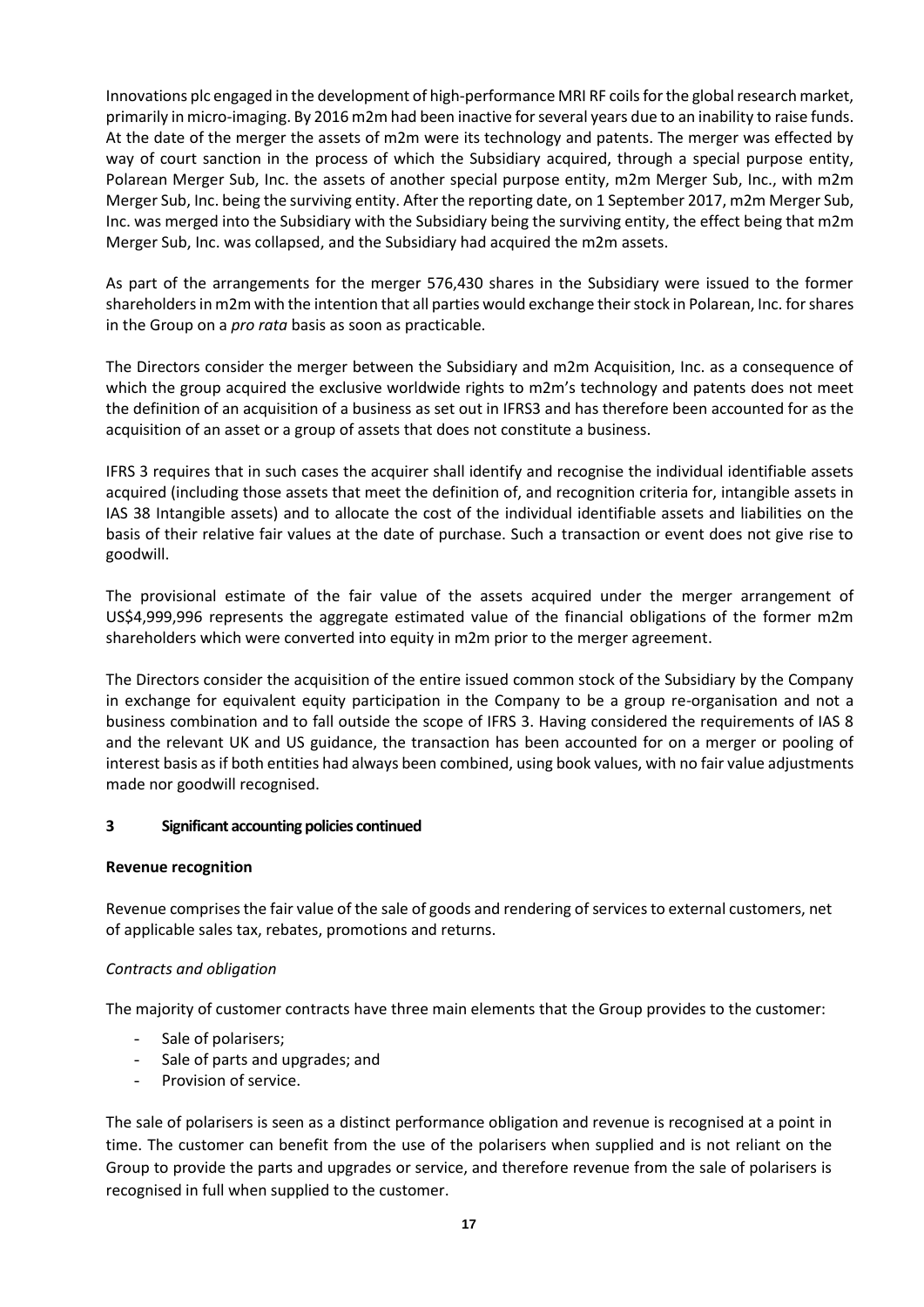The second performance obligation is the sale of parts and upgrades. The customer can benefit from the use of the parts and upgrade when supplied and is not reliant on the Group to provide the service, and therefore revenue from the sale of parts and upgrades is recognised in full when supplied to the customer.

The third performance obligation is the provision of preventive maintenance service. Revenue from the provision of preventive maintenance service is recognised in the period in which the services are provided over the life of the contract.

# *Determining the transaction price*

The transaction price is determined as the fair value of the Group expects to receive over the course of the contract.

There are no incentives given to customers that would have a material effect on the financial statements.

# *Allocate the transaction price to the performance obligations in the contract*

The allocation of the transaction price to the performance obligations in the contract is non-complex for the Group. There is a fixed unit price for each product or service sold. Therefore, there is limited judgement involved in allocating the contract price to each unit ordered.

# *Recognise revenue when or as the entity satisfies its performance obligations*

The overarching terms are consistent in each contract.

The sale of polarisers is seen as a distinct performance obligation and revenue is recognised at a point in time, when supplied to the customer, as the customer can benefit from the use of the polarisers when supplied.

The sale of parts and upgrades is seen as a distinct performance obligation and revenue is recognised at a point in time, when supplied to the customer, as the customer can benefit from the use of the parts and upgrade when supplied.

The provision of service is seen as a distinct performance obligation and revenue is recognised as the Group provides these services for the duration of the contract, i.e. over time. Any unexpired portion of a service contract or payment received in advance in respect of service contracts either partially completed or not started, are included in deferred income and released over their remaining term.

### **3 Significant accounting policies continued**

### **Property, plant and equipment**

### *Owned assets*

Items of property, plant and equipment are stated at cost or deemed cost less accumulated depreciation and impairment losses. Cost includes the original purchase price of the asset and the costs attributable to bringing the asset to its working condition for its intended use. When parts of an item of property, plant and equipment have different useful lives, those components are accounted for as separate items of property, plant and equipment.

Subsequent costs are included in the asset's carrying amount or recognised as a separate asset, as appropriate, only when it is probable that future economic benefits associated with the item will flow to the Group and the cost of the item can be measured reliably.

### *Depreciation*

Depreciation is charged to profit or loss on a straight-line basis over the estimated useful lives of each part of an item of property, plant and equipment. The estimated useful lives are as follows: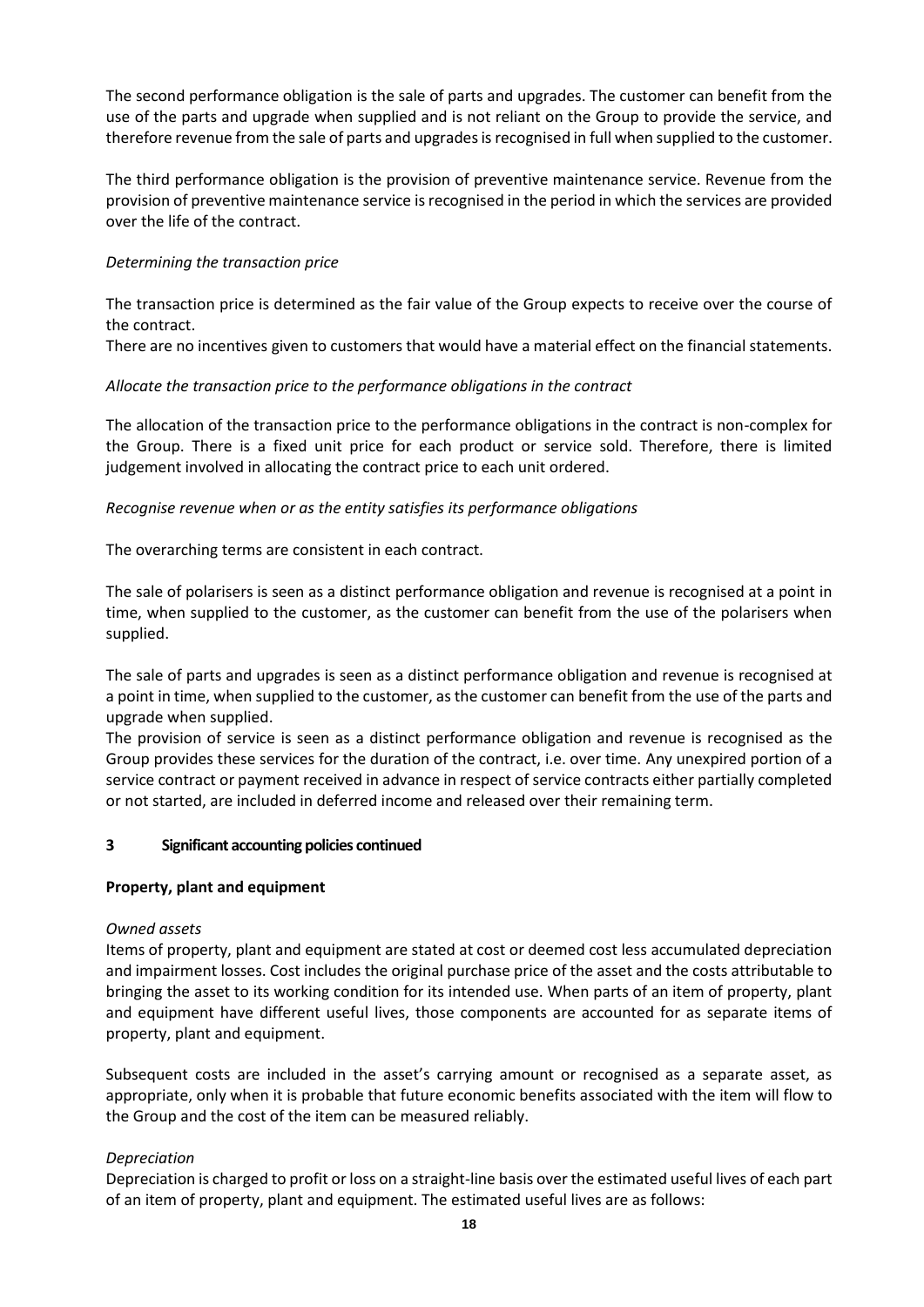- Computer and IT equipment 33% straight line
- Leasehold improvements 20% straight line
- Laboratory equipment 20% straight line

The residual values, useful lives and depreciation methods are reviewed, and adjusted if appropriate, or if there is an indication of a significant change since the last reporting date.

Gains and losses on disposals are determined by comparing the proceeds with the carrying amount and are recognised within "other operating income" in the statement of comprehensive income.

# **Intangible Assets**

Patents and related rights which are acquired through a business combination, are assessed by reviewing their net present value of future cash flows. Patents are currently amortised over their useful life, not exceeding 10 years.

Internally generated intangible assets – research costs are costs incurred in research activities and are recognised as an expense in the period in which they are incurred. An internally generated intangible asset arising from the development of commercial technologies is recognised only if all of the following conditions are met:

- it is probable that the asset will create future economic benefits;
- the development costs can be measured reliably;
- technical feasibility of completing the intangible asset can be demonstrated;
- there is the intention to complete the asset and use or sell it;
- there is the ability to use or sell the asset; and
- adequate technical, financial and other resources to complete the development and to use or sell the asset are available.

At this time the Directors consider that the Group does not meet all of those conditions and development costs are therefore recorded as expense in the period in which the cost is incurred.

# **Impairment of non-financial assets**

Non-financial assets are reviewed for impairment whenever events or changes in circumstances indicate that the carrying amount may not be recoverable. An impairment loss is recognised for the amount by which the asset's carrying amount exceeds its recoverable amount. The recoverable amount is the higher of an asset's fair value less costs to sell and value in use. For the purposes of assessing impairment, assets are reviewed at the lowest levels for which there are separately identifiable cash flows (cash-generating units).

Non-financial assets other than goodwill that suffered impairment are reviewed for possible reversal of the impairment at each reporting date.

# **Provisions**

A provision is recognised in the statement of financial position when the Group has a present legal or constructive obligation as a result of a past event, and it is probable that an outflow of economic benefits will be required to settle the obligation. If the effect is material, provisions are determined by discounting the expected future cash flows at a pre-tax rate that reflects current market assessments of the time value of money and, when appropriate, the risks specific to the liability. The increase in the provision due to the passage of time is recognised in finance costs.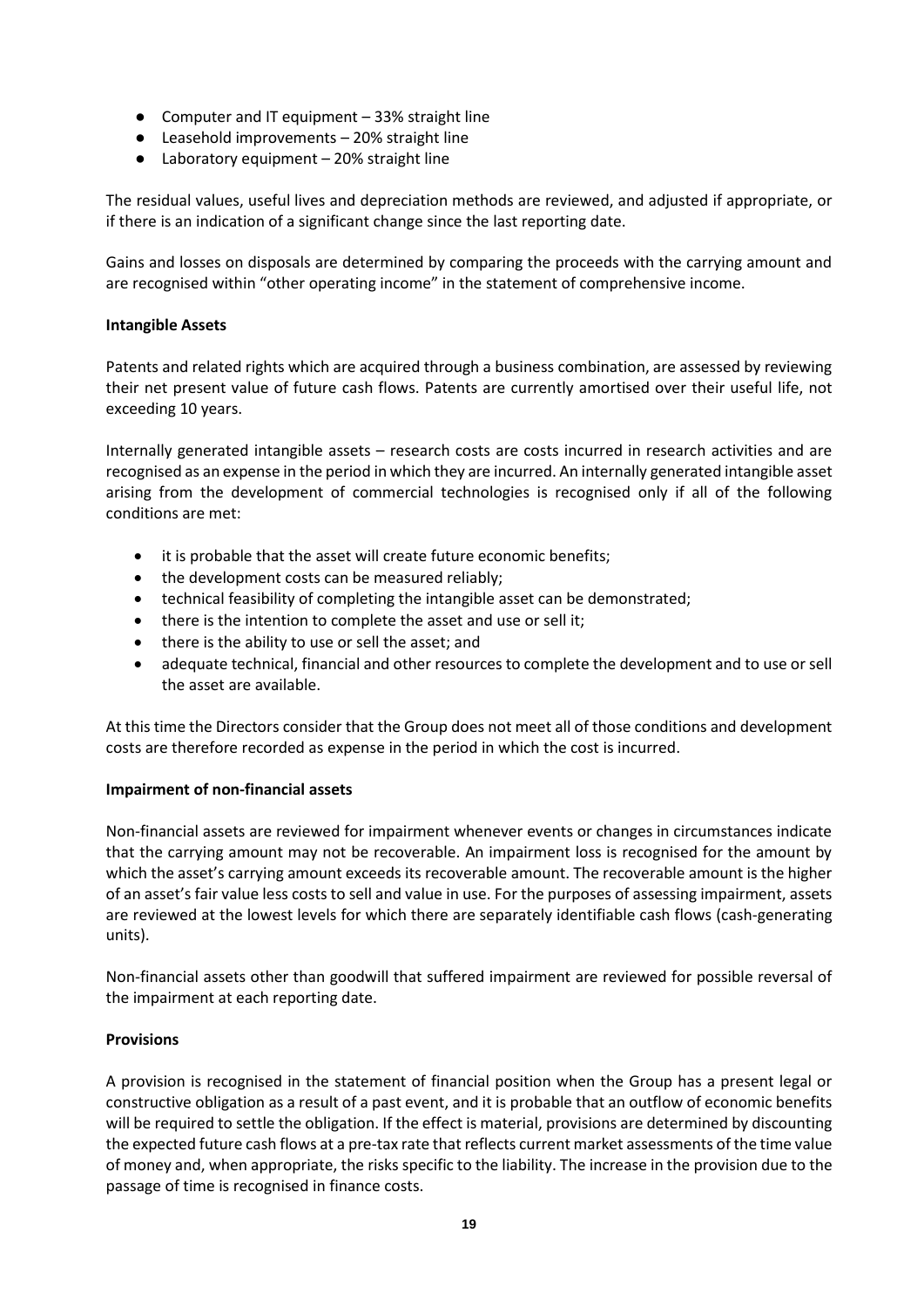### **3 Significant accounting policies continued**

# **Financial assets**

The Group classifies all of its financial assets at amortised cost. Financial assets do not comprise prepayments. Management determines the classification of its financial assets at initial recognition.

These assets arise principally from the provision of goods and services to customers (e.g. trade receivables), but also incorporate other types of financial assets where the objective is to hold their assets in order to collect contractual cash flows and the contractual cash flows are solely payments of the principal and interest. They are initially recognised at fair value plus transaction costs that are directly attributable to their acquisition or issue and are subsequently carried at amortised cost using the effective interest rate method, less provision for impairment.

# *Amortised Cost*

The Group's financial assets held at amortised cost comprise trade and other receivables and cash and cash equivalents in the consolidated statement of financial position.

Impairment provisions for trade receivables are recognised based on the simplified approach within IFRS 9 using the lifetime expected credit losses. During this process the probability of the non-payment of the trade receivables is assessed. This probability is then multiplied by the amount of the expected loss arising from default to determine the lifetime expected credit loss for the trade receivables. For trade receivables, which are reported net; such provisions are recorded in a separate provision account with the loss being recognised within administrative expenses in the consolidated statement of comprehensive income. On confirmation that the trade receivable will not be collectable, the gross carrying value of the asset is written off against the associated provision.

Impairment provisions for other receivables are recognised based on the general impairment model within IFRS 9. In doing so, the Company follows the 3-stage approach to expected credit losses. Step 1 is to estimate the probability that the debtor will default over the next 12 months. Step 2 considers if the credit risk has increased significantly since initial recognition of the debtor. Finally, Step 3 considers if the debtor is credit impaired, following the criteria under IAS 39.

# **Financial liabilities**

The Group classifies its financial liabilities in the category of financial liabilities at amortised cost. All financial liabilities are recognised in the statement of financial position when the Group becomes a party to the contractual provision of the instrument.

Financial liabilities measured at amortised cost include:

- Trade payables and other short-dated monetary liabilities, which are initially recognised at fair value and subsequently carried at amortised cost using the effective interest rate method.
- Bank and other borrowings are initially recognised at fair value net of any transaction costs directly attributable to the issue of the instrument. Such interest-bearing liabilities are subsequently measured at amortised cost using the effective interest rate method, which ensures that any interest expense over the period to repayment is at a constant rate on the balance of the liability carried in the consolidated statement of financial position. For the purposes of each financial liability, interest expense includes initial transaction costs and any premium payable on redemption, as well as any interest or coupon payable while the liability is outstanding.

Unless otherwise indicated, the carrying values of the Group's financial liabilities measured at amortised cost represents a reasonable approximation of their fair values.

### **Employee benefits: pension obligations**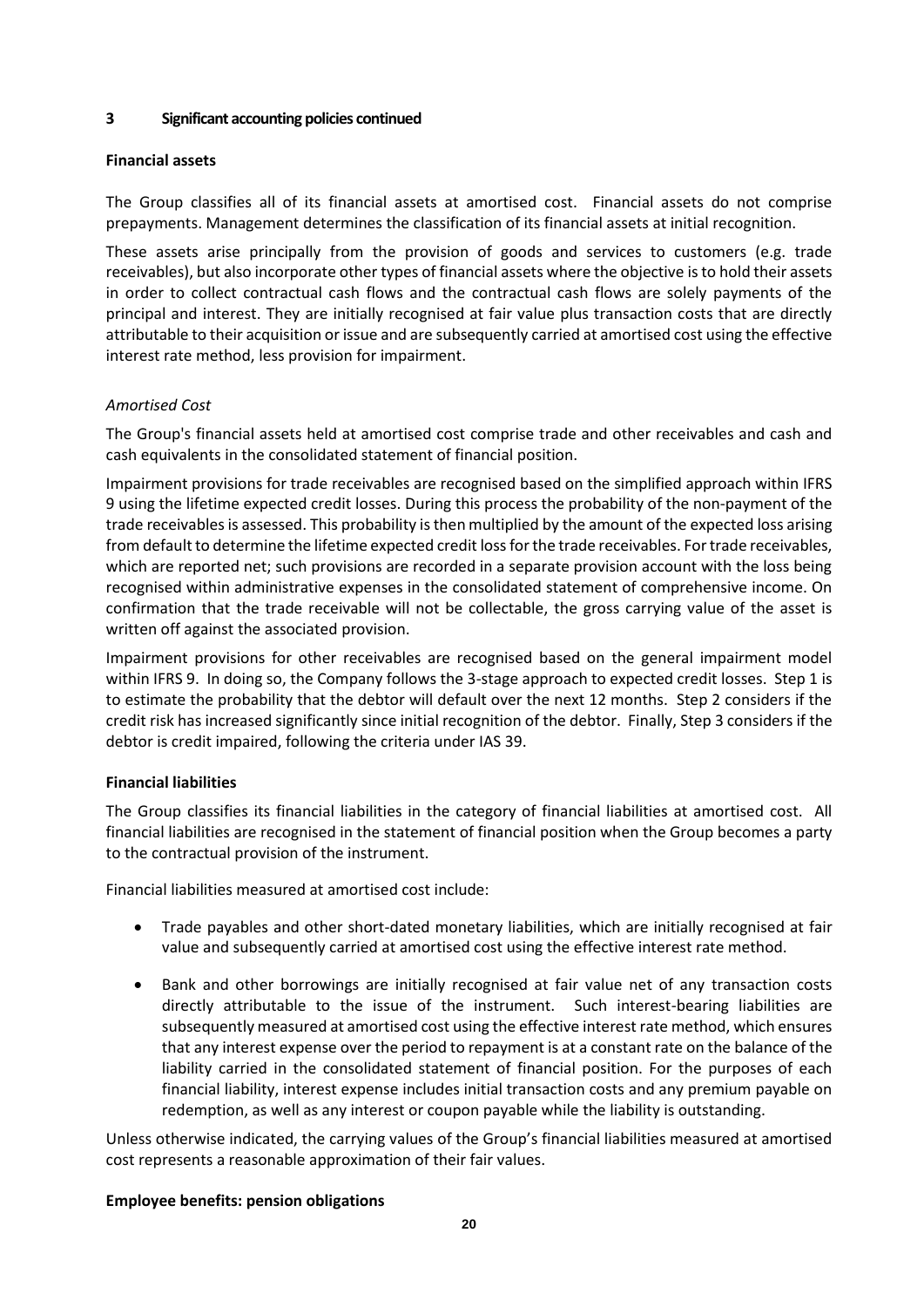The Group operates a defined contribution plan. A defined contribution plan is a pension plan under which the Group pays fixed contributions into a separate entity. The Group has no legal or constructive obligations to pay further contributions if the fund does not hold sufficient assets to pay all employees the benefits relating to employee service in the current and prior periods.

The Group has no further payment obligations once the contributions have been paid. The contributions are recognised as employee benefit expense when they are due. Prepaid contributions are recognised as an asset to the extent that a cash refund or a reduction in the future payments is available.

## **3 Significant accounting policies continued**

# **Net finance costs**

# *Finance costs*

Finance costs comprise interest payable on borrowings, direct issue costs, dividends on preference shares and foreign exchange losses; and are expensed in the period in which they are incurred.

# *Finance income*

Finance income comprises interest receivable on funds invested, and foreign exchange gains.

Interest income is recognised in the income statement as it accrues using the effective interest method.

# **Leases**

# *Definition of a lease*

Previously, the Group determined at contract inception whether the arrangement was or contained a lease under IFRIC 4: Determining Whether an Arrangement contains a Lease. The Group now assesses whether a contract is or contains a lease based on the new definition of a lease. Under IFRS 16, a contract is, or contains a lease if the contract conveys a right to control the use of an identified asset for a period of time in exchange for consideration.

On transition to IFRS 16, the Group elected to apply the practical expedient to grandfather the assessment of which transactions are leases. It applied IFRS 16 only to contracts that were previously identified as leases. Contracts that were not identified as leases under IAS 17 and IFRIC 4 were not reassessed.

The Group recognises a right-of-use asset and a lease liability at the lease commencement date. The rightof-use asset is initially measured at cost, and subsequently at cost less any accumulated amortisation and impairment losses, and adjusted for certain measurements of the lease liability. Right-of-use assets are amortised on a straight-line basis over the remaining term of the lease or over the remaining economic life of the asset if, rarely, this is judged to be shorter than the lease term.

The lease liability is initially measured at the present value of the lease payments that are not paid at the commencement date, discounted using the interest rate implicit or, if that rate cannot be readily determined, the Group's incremental borrowing rate. Generally, the Group uses its incremental borrowing rate as the discount rate.

The lease liability is subsequently increased by the interest cost on the lease liability and decreased by lease payments made. It is remeasured when there is a change in future lease payments arising from a change in an index or rate, a change in estimate of the amount expected to be payable under a residual value guarantee, or as appropriate, changes in the assessment of whether a purchase or extension option is reasonably certain to be exercised or a termination option is reasonably certain not to be exercised.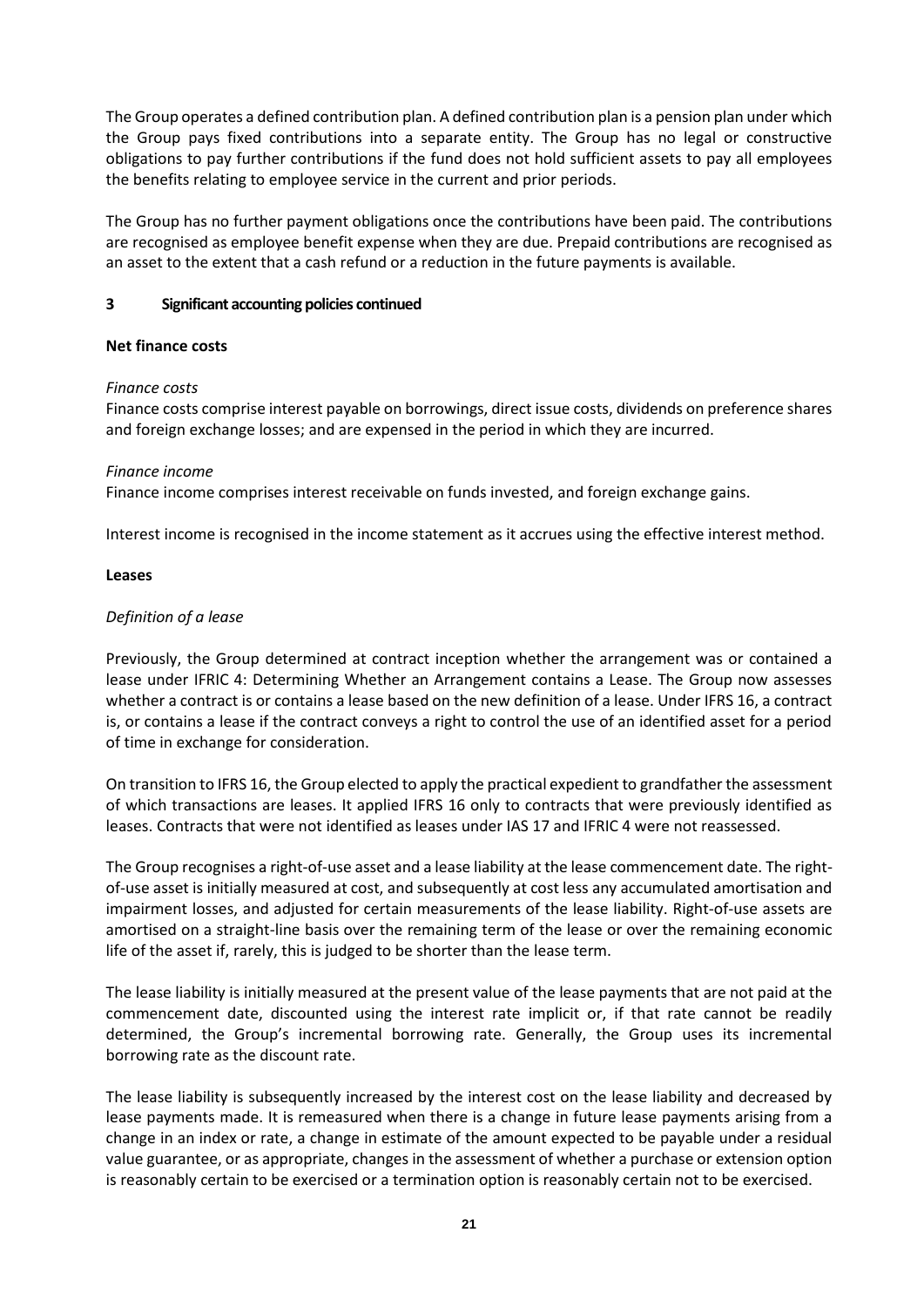The Group has applied judgement to determine the lease term for some lease contracts in which it is a lease that include renewal options. The assessment of whether the Group is reasonably certain to exercise such options impacts the lease term, which significantly affects the amount of lease liabilities ad right-ofuse assets recognised.

## **Income tax**

Income tax for the years presented comprises current and deferred tax. Income tax is recognised in the income statement except to the extent that it relates to items recognised directly in equity, in which case it is recognised in equity. Current tax is the expected tax payable on the taxable income for the year, using tax rates enacted or substantively enacted at the statement of financial position date, and any adjustment to tax payable in respect of previous years.

Deferred tax is recognised on temporary differences arsing between the tax bases of assets and liabilities and their carrying amounts.

The following temporary differences are not recognised if they arise from a) the initial recognition of goodwill, and b) for the initial recognition of other assets or liabilities in a transaction other than a business combination that at the time of the transaction affects neither accounting nor taxable profit or loss. Deferred tax is determined using tax rates and laws that have been enacted or substantially enacted by the balance sheet date and are expected to apply when the related deferred tax asset is realised or the deferred income tax liability is settled.

A deferred tax asset is recognised only to the extent that it is probable that future taxable profits will be available against which the asset can be utilised. Deferred tax assets are reduced to the extent that it is no longer probable that the related tax benefit will be realised.

# **3 Significant accounting policies continued**

Deferred income tax assets and liabilities are offset when there is a legally enforceable right to offset current tax assets against current tax liabilities and when the deferred income taxes assets and liabilities relate to income taxes levied by the same taxation authority on either the taxable entity or different taxable entities where there is an intention to settle the balances on a net basis.

### **Critical accounting estimates and judgements**

The preparation of the Group's financial statements under IFRS as endorsed by the EU requires the directors to make estimates and assumptions that affect the reported amounts of assets and liabilities and the disclosure of contingent assets and liabilities. Estimates and judgements are continually evaluated and are based on historical experience and other factors including expectations of future events that are believed to be reasonable under the circumstances. Actual results may differ from these estimates.

The directors consider that the following estimates and judgements are likely to have the most significant effect on the amounts recognised in the financial statements.

# *Carrying value of intangible assets*

In determining whether there are indicators of impairment of the Group's intangible assets, the directors take into consideration various factors including the economic viability and expected future financial performance of the asset and when it relates to the intangible assets arising on a business combination, the expected future performance of the business acquired.

### **4 Segmental Information**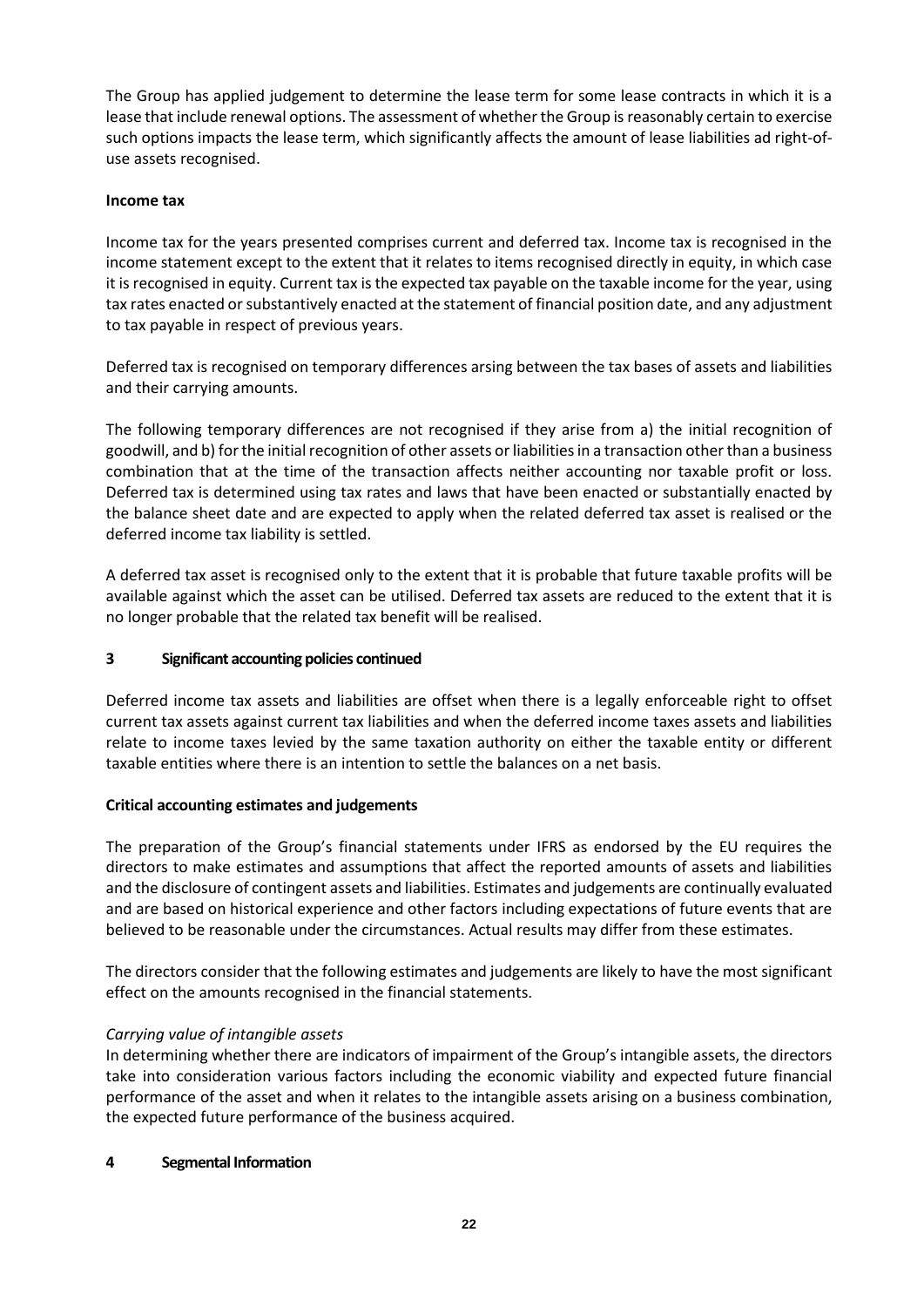IFRS 8 requires operating segments to be identified on the basis of internal reports about components of the Group that are regularly reviewed by the chief operating decision maker (which takes the form of the Board of Directors) as defined in IFRS 8, in order to allocate resources to the segment and to assess its performance.

The chief operating decision maker has determined that the Group has one operating segment, the development and commercialisation of gas polariser devices and ancillary instruments. Revenues are reviewed based on the products and services provided: Polarisers, Parts and Upgrades, Service and Other revenue.

The Group operates in Canada, Germany, the United Kingdom and the United States of America. Revenue by origin of geographical segment for all entities in the Group is as follows:

# **Revenue**

|                                 | 2019      | 2018      |
|---------------------------------|-----------|-----------|
|                                 | US\$      | US\$      |
| Canada                          | 897,716   | 163,677   |
| Germany                         |           | 15,117    |
| United Kingdom                  | 33,883    | 38,661    |
| <b>United States of America</b> | 1,369,494 | 2,221,684 |
| <b>Total</b>                    | 2,301,093 | 2,439,139 |
| <b>Non-current assets</b>       |           |           |
|                                 | 2019      | 2018      |
|                                 | US\$      | US\$      |
|                                 |           |           |
| <b>United States of America</b> | 3,887,307 | 4,074,689 |
| <b>Total</b>                    | 3,887,307 | 4,074,689 |

### **Product and services revenue analysis**

*Revenue*

|                    | 2019      | 2018      |
|--------------------|-----------|-----------|
|                    | US\$      | US\$      |
| Polarisers         | 1,367,543 | 1,056,728 |
| Parts and Upgrades | 125,921   | 56,610    |
| Service            | 55,117    | 117,220   |
| Grants             | 752,512   | 1,208,581 |
| <b>Total</b>       | 2,301,093 | 2,439,139 |

Management measures revenues by reference to the Group's core services and products and related services, which underpin such income.

### **5 Employees and Directors**

# *Staff costs for the Group and the Company during the year:*

|                    | 2019       | 2018      |
|--------------------|------------|-----------|
|                    | US\$       | US\$      |
| Wages and salaries | 2,030, 730 | 1,667,233 |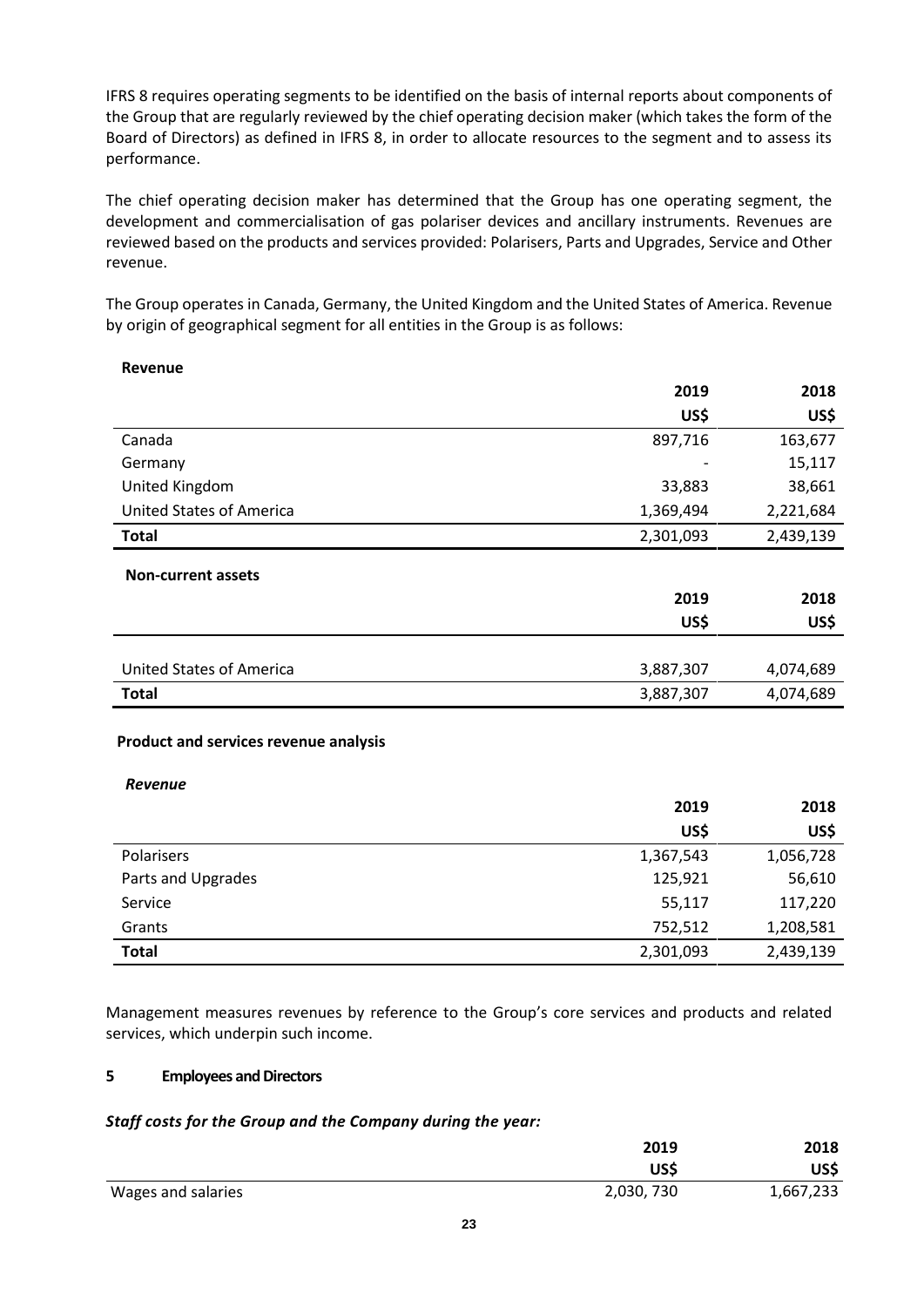| Healthcare benefits   | 107.149   | 102,430   |
|-----------------------|-----------|-----------|
| Social Security costs | 122.392   | 94,104    |
|                       | 2,260,271 | 1,863,767 |

Average monthly number of people (including directors) employed by activity:

|                                       | 2019 | 2018<br>No. |
|---------------------------------------|------|-------------|
|                                       | No.  |             |
| Senior management including directors | 11   | 9           |
| R&D and clinical trial                | b    |             |
| Administration                        |      |             |
| Total                                 | 19   | 17          |

### *Key management compensation:*

The following table details the aggregate compensation paid to key management personnel.

|                            | 2019      | 2018    |
|----------------------------|-----------|---------|
|                            | US\$      | US\$    |
| Salaries and fees          | 1,292,135 | 873,229 |
| <b>Healthcare benefits</b> | 44.597    | 41,909  |
| Social security costs      | 69,915    | 49,548  |
|                            | 1,406,647 | 964,686 |

Key management personnel include all directors who together have authority and responsibility for planning, directing, and controlling the activities of the Group and senior divisional managers.

### **6 Operating loss**

|                                                                  | 2019      | 2018      |
|------------------------------------------------------------------|-----------|-----------|
|                                                                  | US\$      | US\$      |
| Depreciation                                                     |           |           |
| Owned property, plant and equipment                              | 63,121    | 9,601     |
| Leased property, plant and equipment<br>$\overline{\phantom{a}}$ |           | 539       |
| Amortisation of right-of-use assets                              | 67,021    |           |
| Amortisation of intangible assets                                | 616,852   | 616,852   |
| <b>Subtotal Amortisation</b>                                     | 683,873   | 616,852   |
| Research expenses                                                | 155,346   | 672,633   |
| Operating lease costs                                            |           | 77,971    |
| Auditors remuneration (note 8)                                   | 39,688    | 42,938    |
| Clinical trial costs                                             | 1,892,592 | 1,781,217 |
| Regulatory consulting costs                                      | 356.362   | 212.363   |
| Legal and professional fees                                      | 348,972   | 111,181   |

### **7 Net finance expense**

|                      | 2019   | 2018    |
|----------------------|--------|---------|
|                      | US\$   | US\$    |
| Interest income      | 508    | 184     |
| Total finance income | 508    | 184     |
|                      |        |         |
| Finance expense      | 91,678 | 188,055 |
|                      | - -    |         |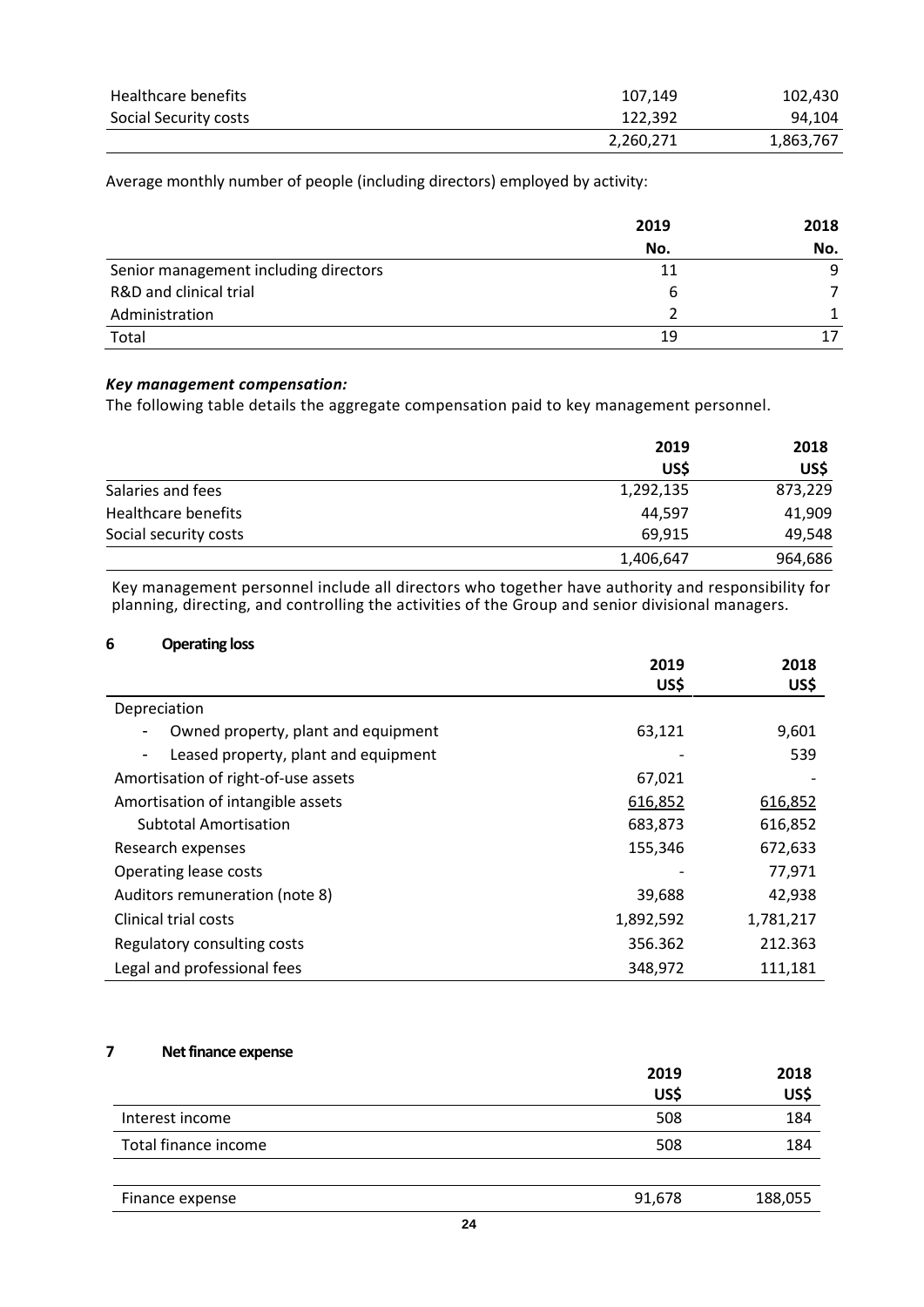| Total finance expense | 91,678 | 188,055 |
|-----------------------|--------|---------|
|                       |        |         |

### **8 Auditor remuneration**

|                                                  | 2019<br>US\$ | 2018<br>US\$ |
|--------------------------------------------------|--------------|--------------|
| <b>Auditors remuneration</b>                     |              |              |
| Fees payable to the Group's auditor for audit of |              |              |
| Parent Company and Consolidated Financial        | 39,688       | 42.938       |
| Statements                                       |              |              |

### **9 Loss per share**

The loss per share has been calculated using the loss for the year and the weighted average number of ordinary shares outstanding during the year, as follows:

|                                                                                                     | 2019<br>US\$                 | 2018<br>US\$              |
|-----------------------------------------------------------------------------------------------------|------------------------------|---------------------------|
| Loss for the year attributable to shareholders of the<br>Weighted average number of ordinary shares | (6, 103, 340)<br>107,043,107 | (5,454,659)<br>69,940,338 |
| <b>Basic and diluted loss per share</b>                                                             | (0.057)                      | (0.078)                   |

For diluted loss per share, the weighted average number of ordinary shares in issue is adjusted to assume conversion of all potential dilutive warrants, options and convertible loans over ordinary shares. Potential ordinary shares resulting from the exercise of warrants, options and the conversion of convertible loans have an anti-dilutive effect due to the Group being in a loss position. As a result, diluted loss per share is disclosed as the same value as basic loss per share.

### **10 Taxation**

There were no charges to current corporate taxation due to the losses incurred by the Group in the period. No deferred tax assets have been recognised due to the uncertainty of reversal being dependant on future taxable profits.

Income taxes computed at the statutory federal income tax of 21% (2018: 21%) and the state income tax of 2.50% (2018: 3.30%) UK corporation tax is calculated at 19% of the estimated assessable profits for the year.

|                                                                                                            | 2019          | 2018          |
|------------------------------------------------------------------------------------------------------------|---------------|---------------|
|                                                                                                            | US\$          | US\$          |
| Loss on ordinary activities before tax                                                                     | (6, 103, 340) | (5,454,659)   |
| Loss on ordinary activities multiplied by the rate of<br>corporation tax in the US as above<br>Effects of: | (1,281,701)   | (1, 145, 478) |
| Adjustments for rate of tax in other jurisdictions                                                         | 26,611        | 26,611        |
| Unrelieved tax losses carried forward                                                                      | 1,255,090     | 1,118,867     |
| <b>Total taxation charge</b>                                                                               |               |               |

The tax reform act of 1986 contains provisions which limit the ability to utilise the net operating loss carryforwards in the case of certain events including significant changes in ownership interests. If the Group's net operating loss carryforward, the Group would incur a federal income tax liability even though net operating loss carryforwards would be available in future years.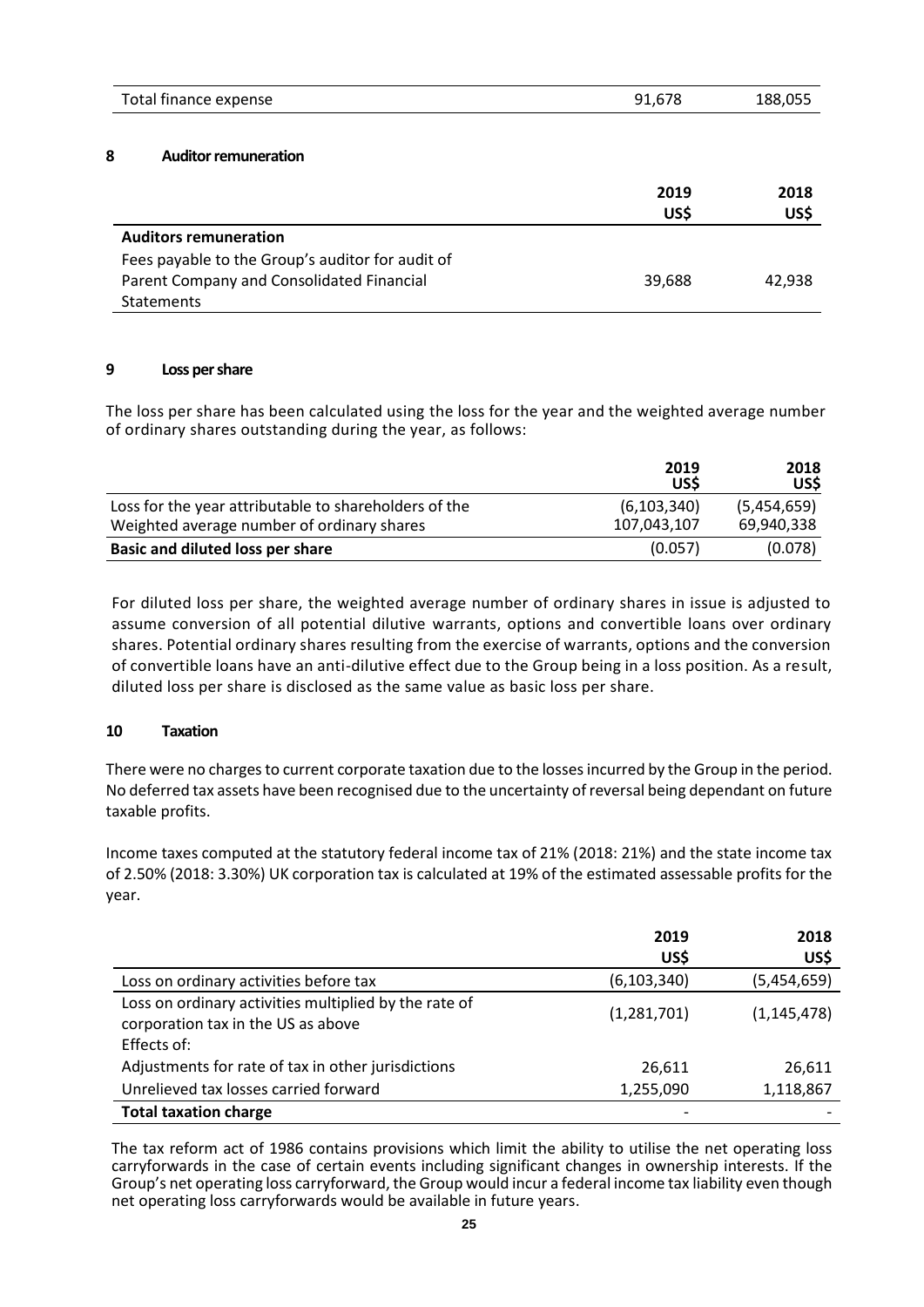# **11 Property, plant and equipment**

|                                 |                     |                      | <b>Computers</b> |         |
|---------------------------------|---------------------|----------------------|------------------|---------|
|                                 | Leasehold           | <b>Furniture and</b> | and IT           |         |
|                                 | <i>improvements</i> | equipment            | equipment        | Total   |
|                                 | US\$                | US\$                 | US\$             | US\$    |
| Cost                            |                     |                      |                  |         |
| At 1 January 2018               | 2,695               | 27,671               | 25,066           | 55,432  |
| Additions                       |                     | 4,952                | 1,599            | 6,551   |
| At 31 December 2018             | 2,695               | 32,623               | 26,665           | 61,983  |
| Additions                       |                     | 401,327              |                  | 401,327 |
| At 31 December 2019             | 2,695               | 433,950              | 26,665           | 463,310 |
| <b>Accumulated depreciation</b> |                     |                      |                  |         |
| At 1 January 2018               | 899                 | 22,291               | 10,901           | 34,091  |
| Depreciation expense            | 539                 | 3,380                | 6,221            | 10,140  |
| At 31 December 2018             | 1,438               | 25,671               | 17,122           | 44,231  |
| Depreciation expense            | 539                 | 56,438               | 6,144            | 63,121  |
| At 31 December 2019             | 1,977               | 82,109               | 23,266           | 107,352 |
| <b>Carrying amount</b>          |                     |                      |                  |         |
| At 31 December 2018             | 1,257               | 6,952                | 9,543            | 17,752  |
| At 31 December 2019             | 718                 | 351,841              | 3,399            | 355,958 |

# **12 Intangible assets**

|                                 | <b>Patents</b> | Total     |
|---------------------------------|----------------|-----------|
|                                 | US\$           | US\$      |
| Cost                            |                |           |
| At 1 January 2018               | 5,045,996      | 5,045,996 |
| Additions                       |                |           |
| At 31 December 2018             | 5,045,996      | 5,045,996 |
| <b>Additions</b>                |                |           |
| At 31 December 2019             | 5,045,996      | 5,045,996 |
| <b>Accumulated amortisation</b> |                |           |
| At 1 January 2018               | 384,746        | 384,746   |
| Amortisation expense            | 616,852        | 616,852   |
| At 31 December 2018             | 1,001,598      | 1,001,598 |
| Amortisation expense            | 616,851        | 616,851   |
| At 31 December 2019             | 1,618,449      | 1,618,449 |
| <b>Carrying amount</b>          |                |           |
| At 31 December 2018             | 4,044,398      | 4,044,398 |
| At 31 December 2019             | 3,427,547      | 3,427,547 |

**13 Investment in subsidiary undertakings**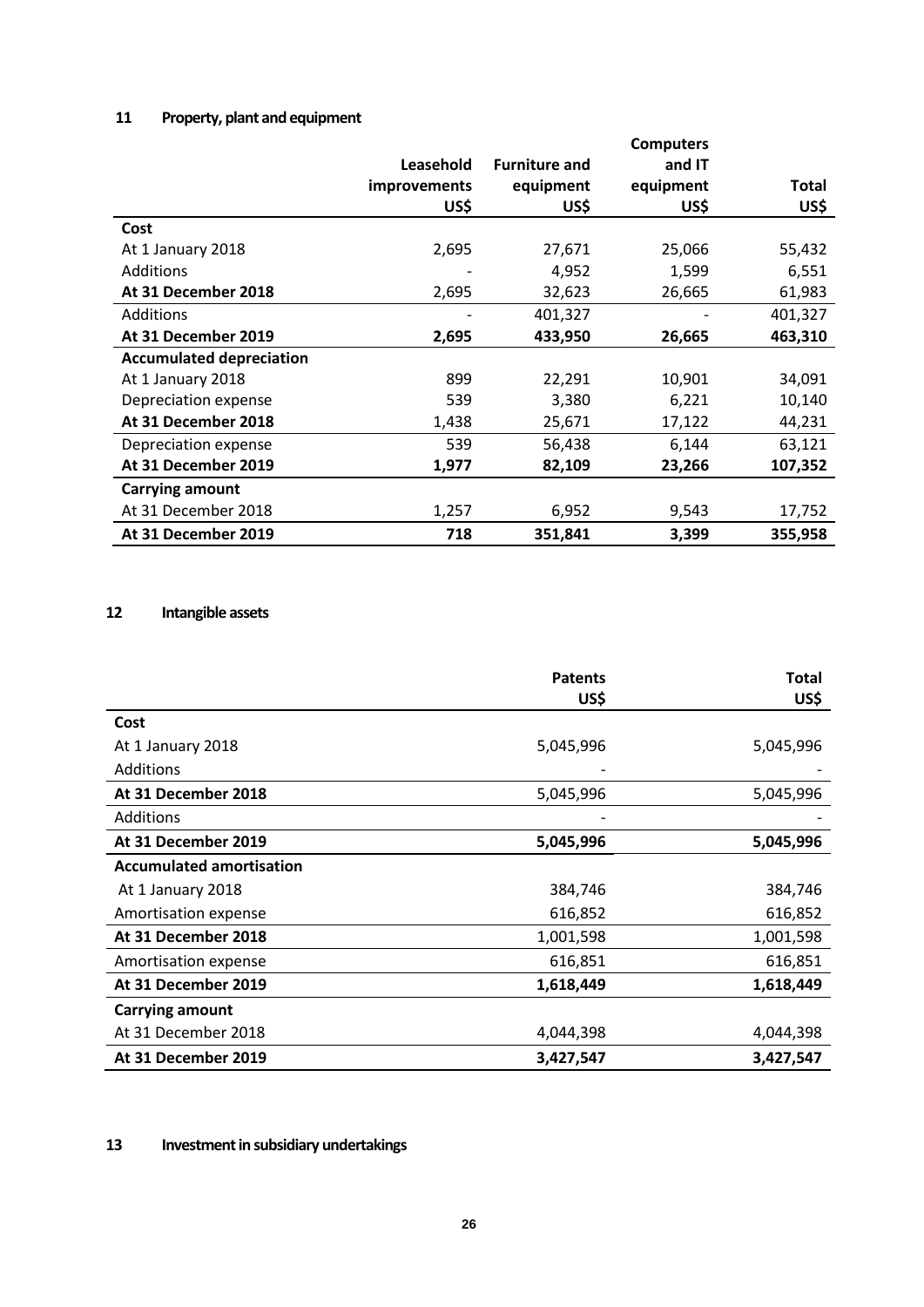| Company                | Subsidiary<br><b>Undertakings</b><br>US\$ |
|------------------------|-------------------------------------------|
| Cost                   |                                           |
| At 31 December 2018    | 4,342,848                                 |
| Additions              |                                           |
| At 31 December 2019    | 4,342,848                                 |
| <b>Carrying amount</b> |                                           |
| At 31 December 2018    | 4,342,848                                 |
| At 31 December 2019    | 4,342,848                                 |

The Directors annually assess the carrying value of the investment in the Subsidiary and in their opinion no impairment provision is currently necessary.

The net carrying amounts noted above relates to the Subsidiary. The subsidiary undertakings during the year were as follows:

|                  | <b>Registered office address</b>                  | Country of<br>incorporation | Interest<br>held<br>% |
|------------------|---------------------------------------------------|-----------------------------|-----------------------|
| Polarean<br>Inc. | 2500 Meridian Parkway #175, Durham, NC 27713, USA | USA                         | 100                   |

### **14 Trade and other receivables**

|                               |       | Group  |                          | Company                  |  |
|-------------------------------|-------|--------|--------------------------|--------------------------|--|
| Amounts falling due after one | 2019  | 2018   | 2019                     | 2018                     |  |
| year                          | US\$  | US\$   | US\$                     | US\$                     |  |
| Rental deposit                | 5,539 | 12,539 | $\overline{\phantom{0}}$ | $\overline{\phantom{0}}$ |  |

|                                        | Group   |           | Company                  |           |
|----------------------------------------|---------|-----------|--------------------------|-----------|
|                                        | 2019    | 2018      | 2019                     | 2018      |
| Amounts falling due within one year    | US\$    | US\$      | US\$                     | US\$      |
| Trade receivables                      | 453,827 | 166,277   | -                        |           |
| Other receivables                      | 97,401  | 3,972,321 | 97,402                   | 3,708,681 |
| Prepayments                            | 84,935  | 87,367    | 6,275                    |           |
| Due from Subsidiary undertakings       | ٠       | -         | 11,440,177               | 5,661,930 |
| Called up share capital not fully paid | 620     | 620       | $\overline{\phantom{a}}$ |           |
|                                        | 636,783 | 4,226,585 | 11,543,854               | 9,370,611 |

The Company's 2018 other receivable of US\$3.7 million relates to the funds outstanding from the share issue on 28 December 2018.

*Analysis of trade receivables based on age of invoices* 

|      | < 30<br>≮′∩∩∩ | 31 – 60<br>\$'000        | 61 -90<br>\$'000         | > 90<br>\$'000           | Total Gross<br>s'nnn | ECL<br>s'nnn             | <b>Total Net</b><br>s'nnn |
|------|---------------|--------------------------|--------------------------|--------------------------|----------------------|--------------------------|---------------------------|
| 2019 | 453,827       | $\overline{\phantom{a}}$ | $\overline{\phantom{0}}$ | $\overline{\phantom{a}}$ | 453.827              | $\overline{\phantom{a}}$ | 453.827                   |
| 2018 | 163.677       | 2.600                    | (950)                    | 950                      | 166.277              | $\overline{\phantom{0}}$ | 166.277                   |

The Group applies the IFRS 9 simplified approach to measuring expected credit losses (ECL) which uses a lifetime expected loss allowance for all trade receivables. The ECL balance has been determined based on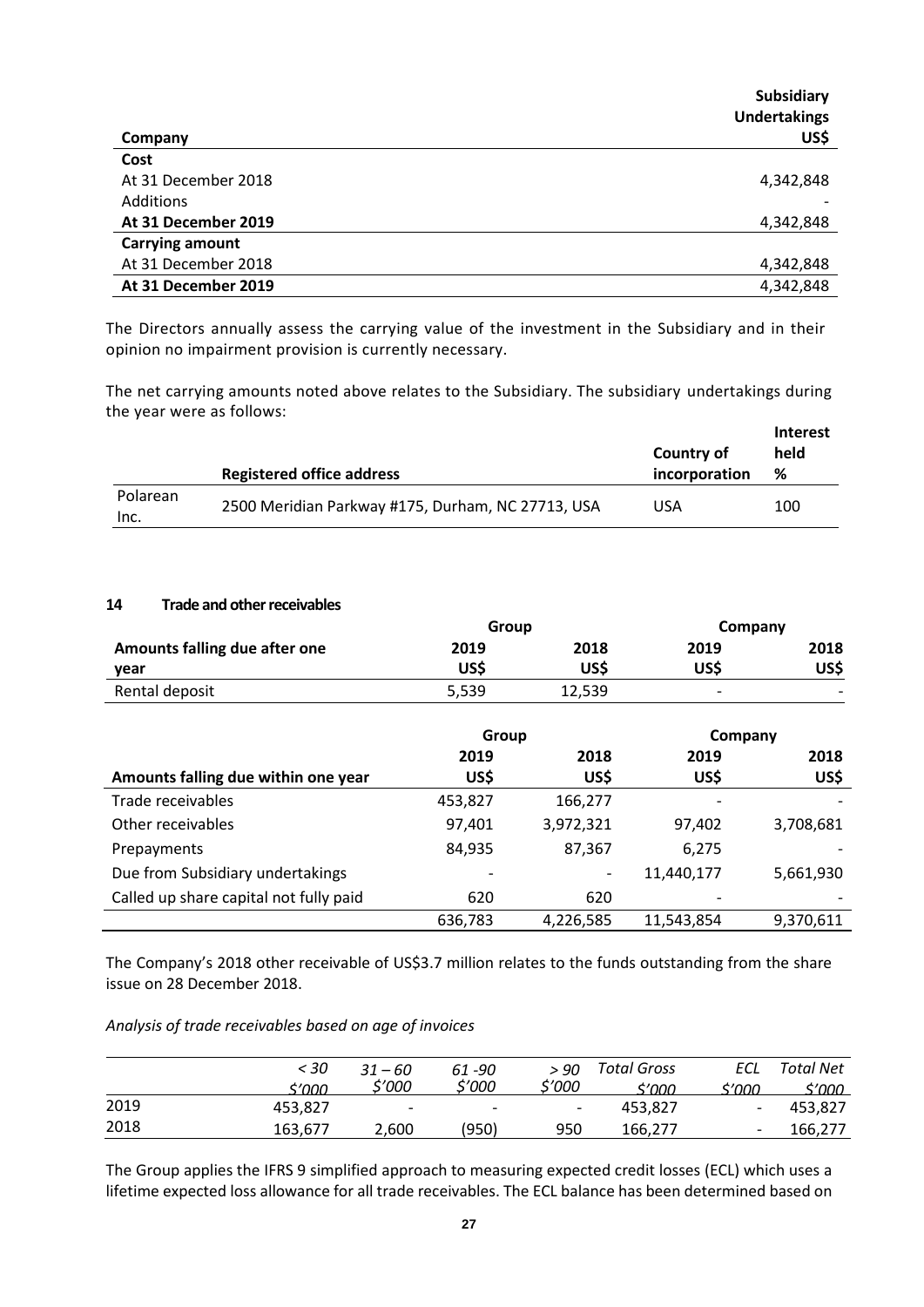historical data available to management in addition to forward looking information utilising management knowledge. Based on the analyses performed there is no material impact on the transition to ECL. The Company applies a similar approach to measuring ECL for the amounts due from group undertakings.

Trade receivables are amounts due from customers for goods sold or services performed in the ordinary course of business. They are generally due for settlement within 30 days and therefore are all classified as current. The majority of trade and other receivables are non-interest bearing. Where the effect is material, trade and other receivables are discounted using discount rates which reflect the relevant costs of financing. The carrying amount of trade and other receivables approximates fair value.

The group trade receivables include governments grants amounted to US\$ 23,672 in which there are no unfulfilled conditions or contingencies attached to these grants as of 31 December 2019.

### **15 Inventory**

|                 | Group   |         |
|-----------------|---------|---------|
|                 | 2019    | 2018    |
|                 | US\$    | US\$    |
| Component parts | 554,211 | 651,781 |

#### **16 Cash and cash equivalents**

|                          | Group     |         | Company |         |
|--------------------------|-----------|---------|---------|---------|
|                          | 2019      | 2018    | 2019    | 2018    |
|                          | US\$      | US\$    | US\$    | US\$    |
| Cash at bank and in hand | 1,961,869 | 875,601 | 56,765  | 235,766 |

#### **17 Share capital**

The issued share capital of the Company was as follows:

| Allotted and called up - Ordinary     | 2019        | 2019   | 2018                     | 2018   |
|---------------------------------------|-------------|--------|--------------------------|--------|
| shares of 0.037p each                 | No.         | US\$   | No.                      | US\$   |
| At beginning of period                | 100,730,893 | 49,427 | 48,470,142               | 23,291 |
| Issue of shares upon warrant exercise | 2,041,040   | 958    | $\overline{\phantom{a}}$ |        |
| Issue of shares to investors          | 11,666,667  | 5,391  | 47.321.448               | 23,540 |
| Issue of shares upon converting loans |             |        | 4,939,303                | 2,596  |
| At end of year                        | 114,438,600 | 55,776 | 100,730,893              | 49,427 |

On 28 March 2018 the Company issued 20,000,000 new ordinary shares at a price of £0.15 each.

On 16 July 2018 the Company issued 5,000,000 new ordinary shares at a price of £0.16 each.

On 28 December 2018, the Company issued 22,321,448 new ordinary shares at a price of £0.14 each.

On 2 April 2019, the Company issued 705,040 new ordinary shares upon the exercise of share warrants with an exercise price of £0.15 each.

On 22 July 2019, the Company issued 11,666,667 new ordinary shares at a price of £0.18 each.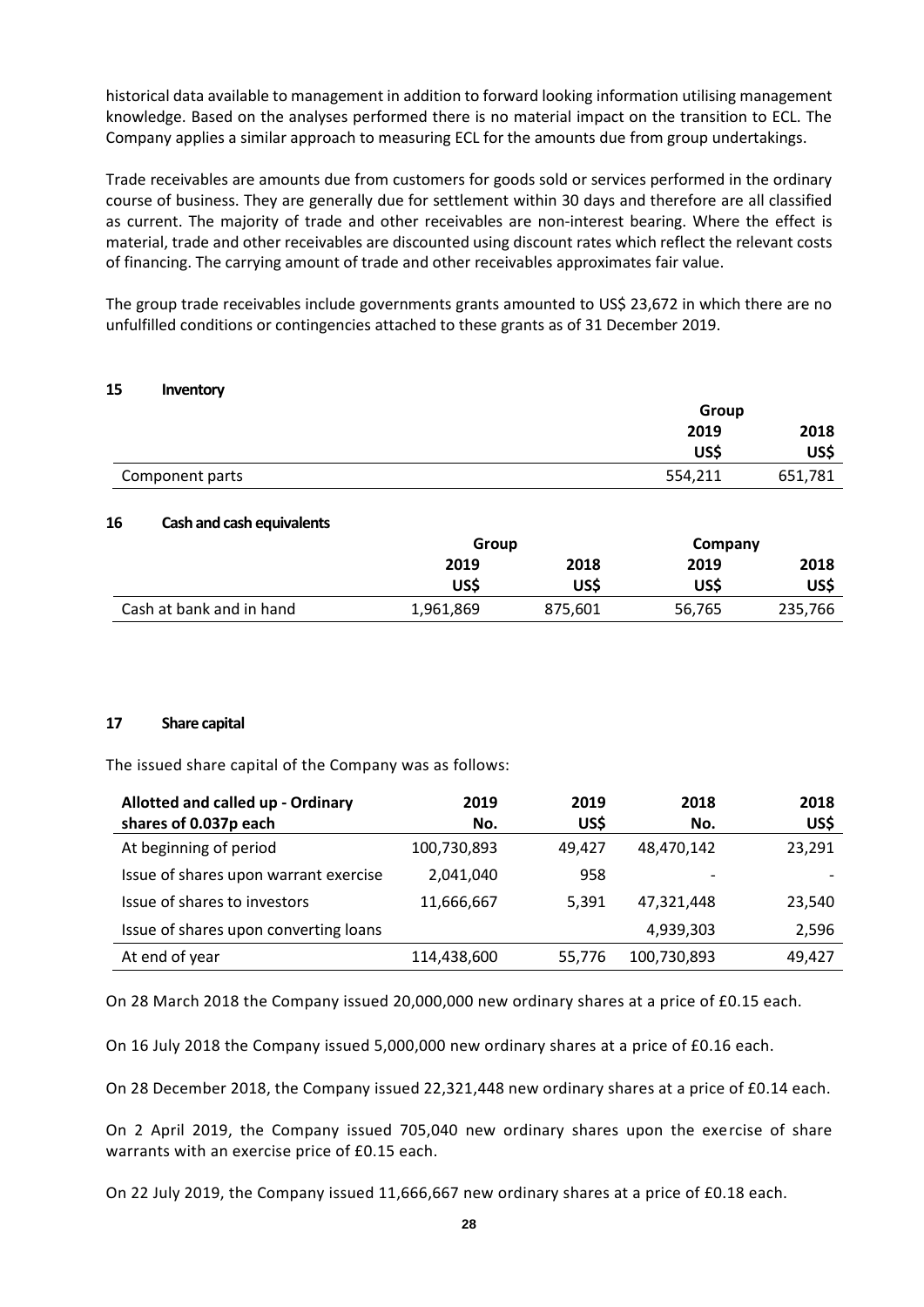On 24 July 2019, the Company issued 1,336,000 new ordinary shares upon the exercise of share warrants with an exercise price of £0.0003 each.

### **18 Reserves**

### **Share premium**

Share premium represents the excess of subscription amounts for the issue of shares over nominal value of shares issued, less any attributable share issue costs.

### **Group re-organisation reserve**

The group re-organisation reserve arose on the transaction under which the Group acquired the Subsidiary by way of a group re-organisation.

### **Other equity**

Includes the value of conversion rights on convertible loans.

### **Share based payment reserve**

Cumulative fair value of options charged to the consolidated income statement net of transfers to the profit or loss reserve on exercised and cancelled/lapsed options.

### **Accumulated losses**

Includes all current and prior year retained profits and losses.

#### **Merger reserve**

The balance on the merger reserve represents the fair value of the consideration given in excess of the nominal value of the ordinary shares issued in an acquisition made by the issue of shares where the transaction qualifies for merger relief under the Companies Act 2006.

### **19 Share-based payments**

#### *Share options*

The Company grants share options at its discretion to Directors, management and employees. These are accounted for as equity settled transactions. Should the options remain unexercised after a period of ten years from the date of grant the options will expire unless an extension is agreed to by the board. Options are exercisable at a price equal to the Company's quoted market price on the date of grant or an exercise price to be determined by the board.

Details of share options granted, exercised, lapsed and outstanding at the year-end are as follows:

|                                                             | <b>Number</b><br>of share<br>options<br>2019 | Weighted<br>average<br>exercise<br>price (US\$)<br>2019 | <b>Number</b><br>of share<br>options<br>2018 | Weighted<br>average<br>exercise<br>price (US\$) |
|-------------------------------------------------------------|----------------------------------------------|---------------------------------------------------------|----------------------------------------------|-------------------------------------------------|
| Outstanding at beginning of year                            | 15,560,560                                   | 0.13                                                    | 5,156,960                                    | 0.02                                            |
| Granted during the year<br>Forfeited/lapsed during the year | 2,610,750<br>(734, 588)                      | 0.25<br>0.20                                            | 10,403,600                                   | 0.20                                            |
| Outstanding at end of the year                              | 17,436,722                                   | 0.15                                                    | 15,560,560                                   | 0.13                                            |
| Exercisable at end of the year                              | 7,366,946                                    | 0.07                                                    | 6,590,282                                    | 0.07                                            |

During the year ended 31 December 2019, 2,610,750 options were granted (2018: 10,403,600). The 2019 options will vest 25% on the first anniversary of the vesting commencement date and 1/36 at the end of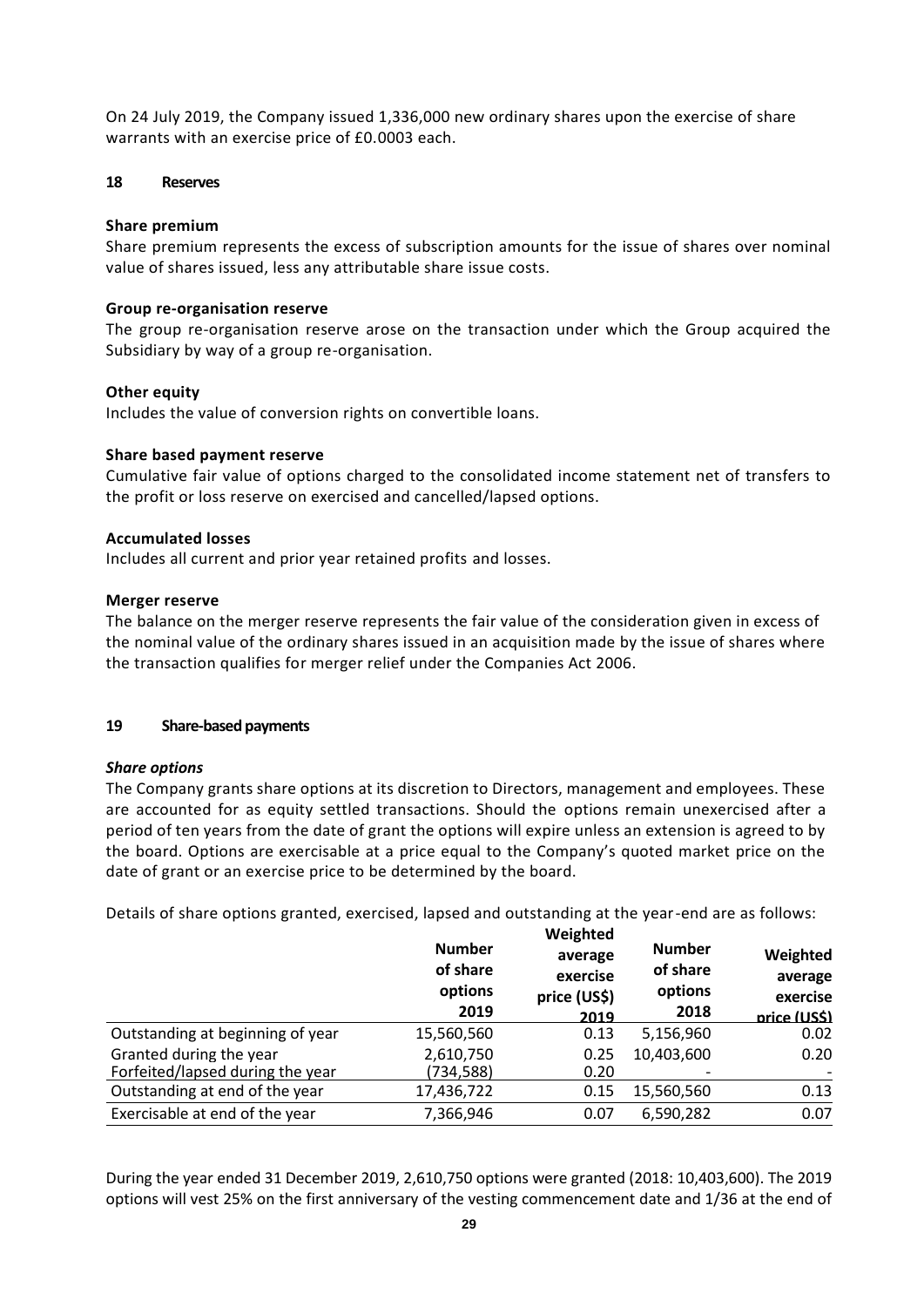every subsequent month for 36 months. The 2018 options will vest in equal portions on an annual basis on the anniversary of Admission, over the four-year period from the date of Admission. The options outstanding as at 31 December 2018 have an exercise price in the range of US\$0.0041 to US\$0.30 (2018: US\$0.0041 to US\$0.20).

The fair value of options granted has been calculated using the Black Scholes model which has given rise to fair values per share of US\$0.09. This is based on risk-free rates of 1.41% and volatility of 40.84%

The Black Scholes calculations for the options resulted in a charge of US\$305,747 (2018: US\$211,015) which has been expensed in the year.

The weighted average remaining contractual life of the share options is 7.26 years (2018: 7.91 years).

All share options are equity settled on exercise.

On 23 May 2019, the Company granted 1.2 million share options with an exercise price of 15 pence per share. 25% of the options shall vest on 29 April 2020 with the remaining 75% vesting in equal portions on the last day of each calendar month over the period of 36 months, starting on 31 May 2021.

On 6 November 2019, the Company granted 1,410,750 million share options with an exercise price of 23 pence per share. For 210,750 of these share options, 25% shall vest on 3 June 2020 with the remaining 75% vesting in equal portions on the last day of each calendar month over the period of 36 months, starting on 31 July 2021. For 1.2 million of these share options, 25% of the options shall vest on 23 October 2020 with the remaining 75% vesting in equal portions on the last day of each calendar month over the period of 36 months, starting on 30 November 2021.

### *Share warrants*

The Company grants share warrants at its discretion to Directors, management, employees, advisors and lenders. These are accounted for as equity settled transactions. Terms of warrants very from agreement to agreement.

### **19 Share based payments continued**

Details for the warrants granted, exercised, lapsed and outstanding at the year-end are as follows:

|                                          |                                     |                                                 |                                     | Weighted                                    |
|------------------------------------------|-------------------------------------|-------------------------------------------------|-------------------------------------|---------------------------------------------|
|                                          | Number of<br>share warrants<br>2019 | Weighted<br>average<br>exercise price<br>(1155) | Number of<br>share warrants<br>2018 | average<br>exercise price<br>(US\$)<br>2018 |
| Outstanding at beginning of year         | 7,023,539                           | 0.09                                            | 9,065,428                           | 0.15                                        |
| (Exercised) / Granted during the<br>year | (2,041,040)                         | 0.07                                            | 866,236                             | 0.20                                        |
| Forfeited/lapsed during the year         | (157,796)                           | 0.20                                            | (2,908,125)                         | 0.30                                        |
| Outstanding at end of the year           | 4,824,703                           | 0.09                                            | 7,023,539                           | 0.09                                        |
| Exercisable at end of the year           | 4,824,703                           | 0.09                                            | 7,023,539                           | 0.09                                        |

On 11 January 2018 the Company granted 866,236 warrants to subscribers with an exercise price of 15 pence per share which vested immediately and expiry on 31 March 2019.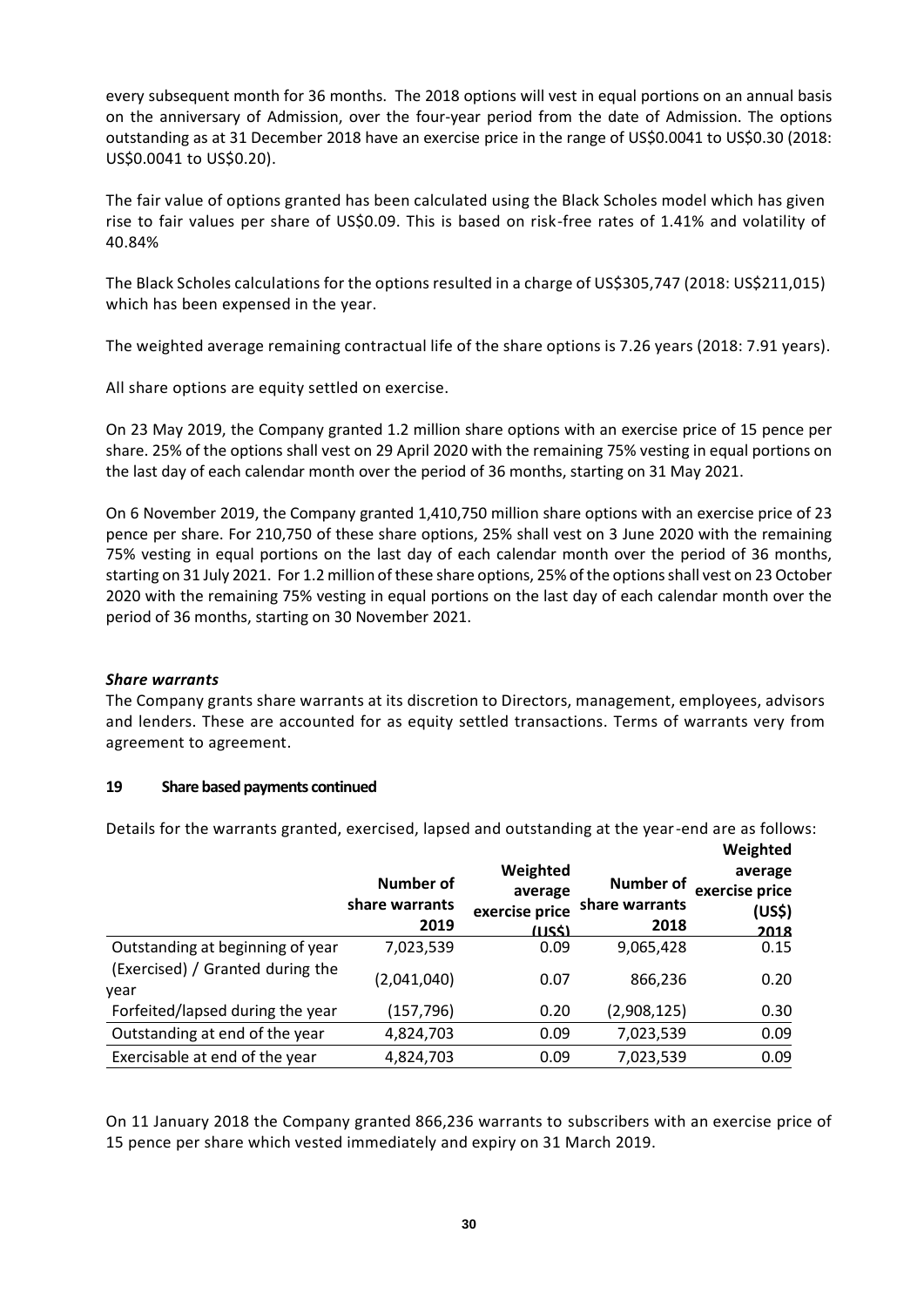On 16 February 2018 the Company sub-divided its share capital on the basis of 26.71999:1. The warrants above reflect this event.

The fair value of options granted during 2018 have been calculated using the Black Scholes model which has given rise to fair values per share of US\$0.04. This is based on risk-free rates of 1.41% and volatility of 40.84%.

The Black Scholes calculations for warrants resulted in a charge of US\$40,775 for 2018 which has been expensed in that year.

On 2 April 2019 the Company issued 705,040 new ordinary shares of £0.00037 each in the capital of the Company at the exercise price of 15 pence per share, following the exercise of warrants from certain investors that subscribed in January 2018. The total consideration received by the Company pursuant to the warrant exercise will be £105,756. The remaining 157,796 warrants issued in January 2018 lapsed on 1 April 2019.

On 24 July 2019 the Company issued 1,336,000 new ordinary shares of £0.00037 each in the capital of the Company at the exercise price of £0.0003 per share, following the exercise of warrants. The total consideration received by the Company pursuant to the warrant exercise was £400.

The weighted average remaining contractual life of the share warrants is 3.5 years (2018: 4.1 years).

**US\$**

consideration 316,000 316,000 - -

**US\$**

**Group Company**

**2018 US\$**

**2019 US\$**

| Provision for contingent consideration |       |      |  |
|----------------------------------------|-------|------|--|
|                                        | Group |      |  |
|                                        | 2019  | 2018 |  |
|                                        |       |      |  |

### **20 Provision for contingent consideration**

Provision for contingent

| On 19 December 2011, the Subsidiary entered into an agreement with a third party to purchase              |
|-----------------------------------------------------------------------------------------------------------|
| various assets, including patents, trademarks, a license agreement and physical inventory. As             |
| consideration for this transaction, the Subsidiary agreed to pay 5 per cent. of gross revenue on clinical |
| sales of products that are sold related to the patents purchased, for seven years from the date of the    |
| commercial sale. As of 31 December 2019, the fair value of this contingent consideration was              |
| US\$316,000 (2018: US\$316,000). This liability is valued based on a probability weighted expected        |
| return method using projected future cash flows. There were no significant events in the year ended       |
| 31 December 2019 necessitating revision of the probability weighted expected value of the                 |
| contingent consideration.                                                                                 |

There was therefore no profit or loss arising on revaluation of contingent consideration during the year ended 31 December 2019 (2018: nil).

### **21 Deferred income**

|                                | Group   |         | Company                  |                          |
|--------------------------------|---------|---------|--------------------------|--------------------------|
|                                | 2019    | 2018    | 2019                     | 2018                     |
|                                | US\$    | US\$    | US\$                     | US\$                     |
| Arising from service contracts |         |         |                          |                          |
| Current                        | 46,324  | 54,828  | $\overline{\phantom{0}}$ | $\overline{\phantom{0}}$ |
| Non-current                    | 192,817 | 70,726  | $\overline{\phantom{0}}$ | $\overline{\phantom{a}}$ |
|                                | 239,141 | 125,554 | $\overline{\phantom{a}}$ | $\overline{\phantom{a}}$ |

#### **22 Trade and other payables**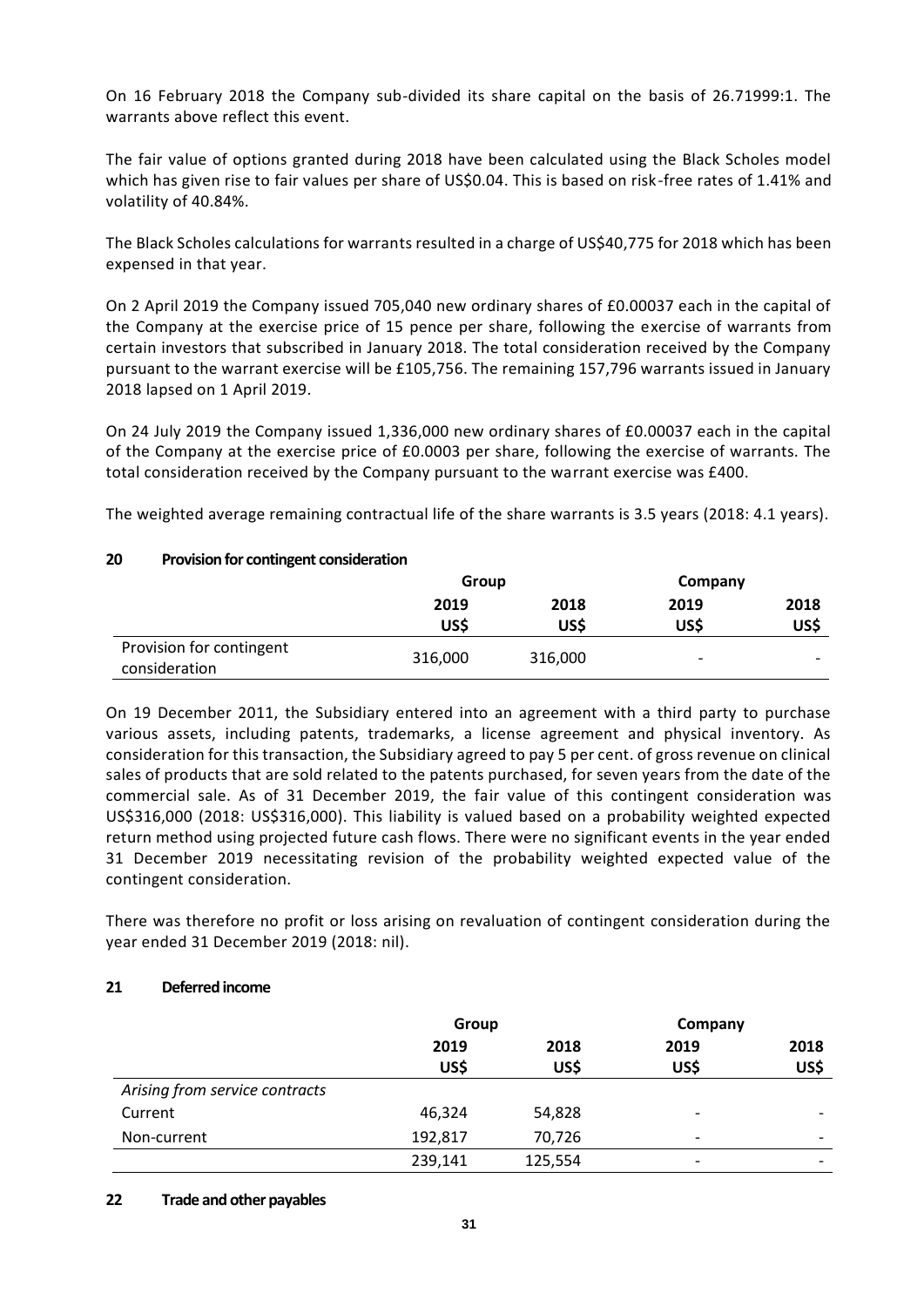|                             | Group     |           |        | Company |  |  |  |  |      |
|-----------------------------|-----------|-----------|--------|---------|--|--|--|--|------|
|                             | 2019      | 2018      |        | 2019    |  |  |  |  | 2018 |
|                             | US\$      | US\$      | US\$   | US\$    |  |  |  |  |      |
| Trade payables              | 660,249   | 417,356   | 14,681 |         |  |  |  |  |      |
| Accruals and other payables | 863,333   | 923,126   | 38,318 | 28,174  |  |  |  |  |      |
| Royalties                   | 250,000   | 250,000   | ۰      |         |  |  |  |  |      |
|                             | 1,773,582 | 1,590,482 | 52,999 | 28,174  |  |  |  |  |      |

Trade payables and accruals principally comprise amounts outstanding for trade purchases and ongoing costs and are payable within 1 year.

Royalties comprise a fixed payment of US\$250,000 in relation to an agreement entered into by the Subsidiary for the use of patents, see note 24 – Royalty commitments.

The Directors consider the carrying value of all financial liabilities to be equivalent to their fair value.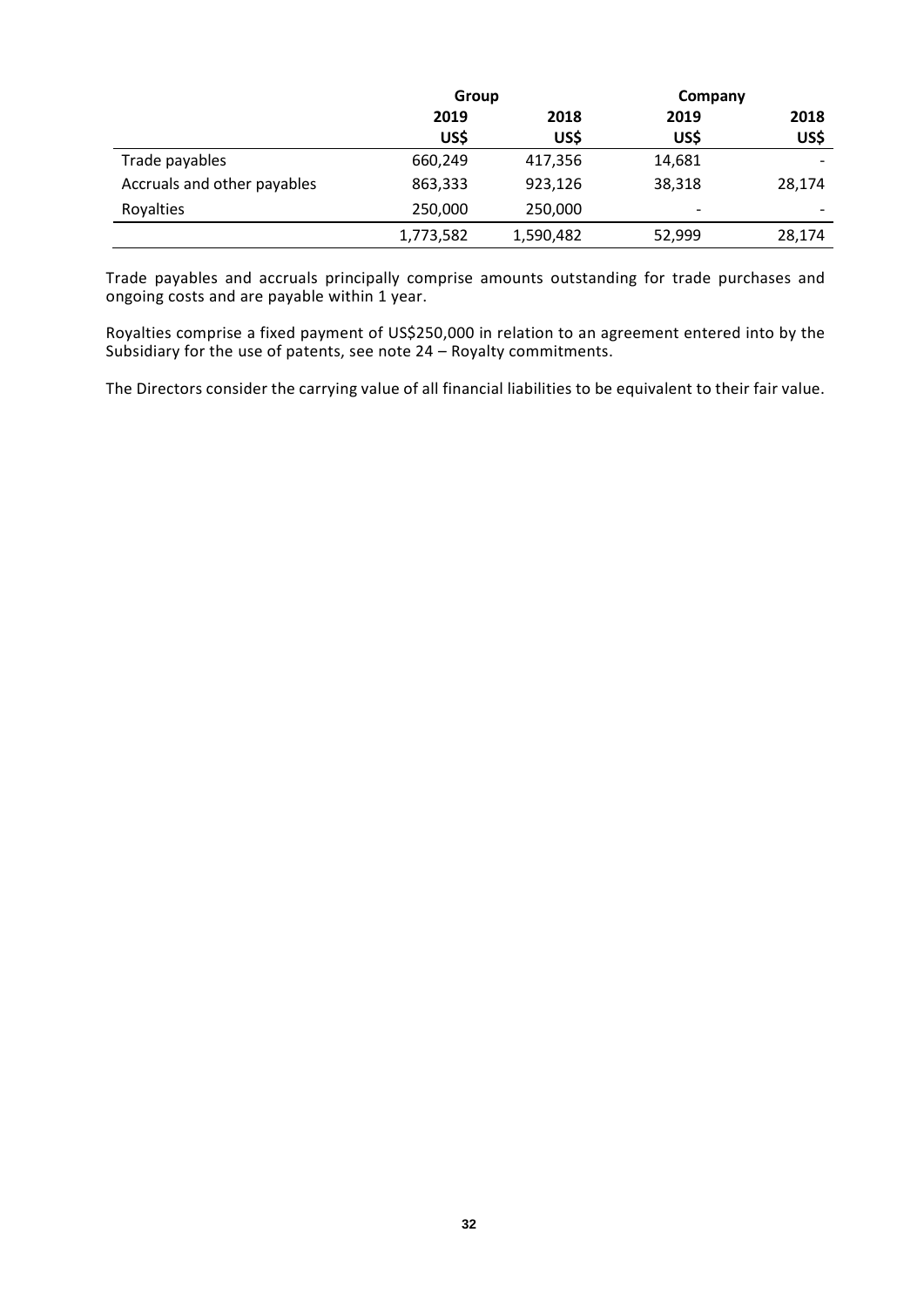#### **23 Borrowings and loans**

|           | Group                    |       | Company                  |                          |
|-----------|--------------------------|-------|--------------------------|--------------------------|
|           | 2019                     | 2018  | 2019                     | 2018                     |
|           | US\$                     | US\$  | US\$                     | US\$                     |
| Overdraft | $\overline{\phantom{a}}$ | 5,213 | $\overline{\phantom{0}}$ | $\overline{\phantom{a}}$ |
|           | $\overline{\phantom{a}}$ | 5,213 | $\overline{\phantom{0}}$ | -                        |

In June 2013, an unsecured subordinated promissory note was issued to a related party for a principal amount of US\$8,000 per month for 18 months for a total of US\$144,000. The note bears interest at 3 per cent. per annum. All principal and outstanding interest on the note is was repaid in December 2018.

In April 2017, an unsecured loan note was issued for a principal amount of US250,000. The note bears interest at 6.75 per cent. per annum. All principal and outstanding interest on the note was repaid in April 2018.

An unsecured promissory note that was issued in June 2017 for a principal amount of US\$150,000, with an interest rate of 6 per cent per annum, was settled in full including all outstanding interest in April 2018.

In December 2017, an unsecured convertible loan note was issued for a principal amount of US\$903,000 (£647,147) was converted with accrued interest, into 4,939,303 ordinary shares in the Company at a conversion price equal to 90 per cent of the issue price of the ordinary shares upon admission.

### **Net debt reconciliation**

|                           | 2019      | 2018    |
|---------------------------|-----------|---------|
|                           | US\$      | US\$    |
| Cash and cash equivalents | 1,961,869 | 875,601 |
| Current borrowings        | -         | (5,213) |
| Net debt                  | 1,961,869 | 870,388 |

|                              | Cash and cash | Current       |              |
|------------------------------|---------------|---------------|--------------|
|                              | equivalents   | borrowings    | <b>Total</b> |
|                              | US\$          | US\$          | US\$         |
| Net debt at 1 January 2018   | 960,217       | (1, 104, 723) | (144, 506)   |
| Cash flows                   | (84, 616)     | 307,623       | 23,007       |
| Other non-cash movements     |               | 791,887       | 791,887      |
| Net debt at 31 December 2018 | 875,601       | (5,213)       | 870,388      |
| Cash flows                   | 1,086,268     | 5,213         | 1,091,481    |
| Other non-cash movements     |               |               |              |
| Net debt at 31 December 2019 | 1,961,869     |               | 1,961,869    |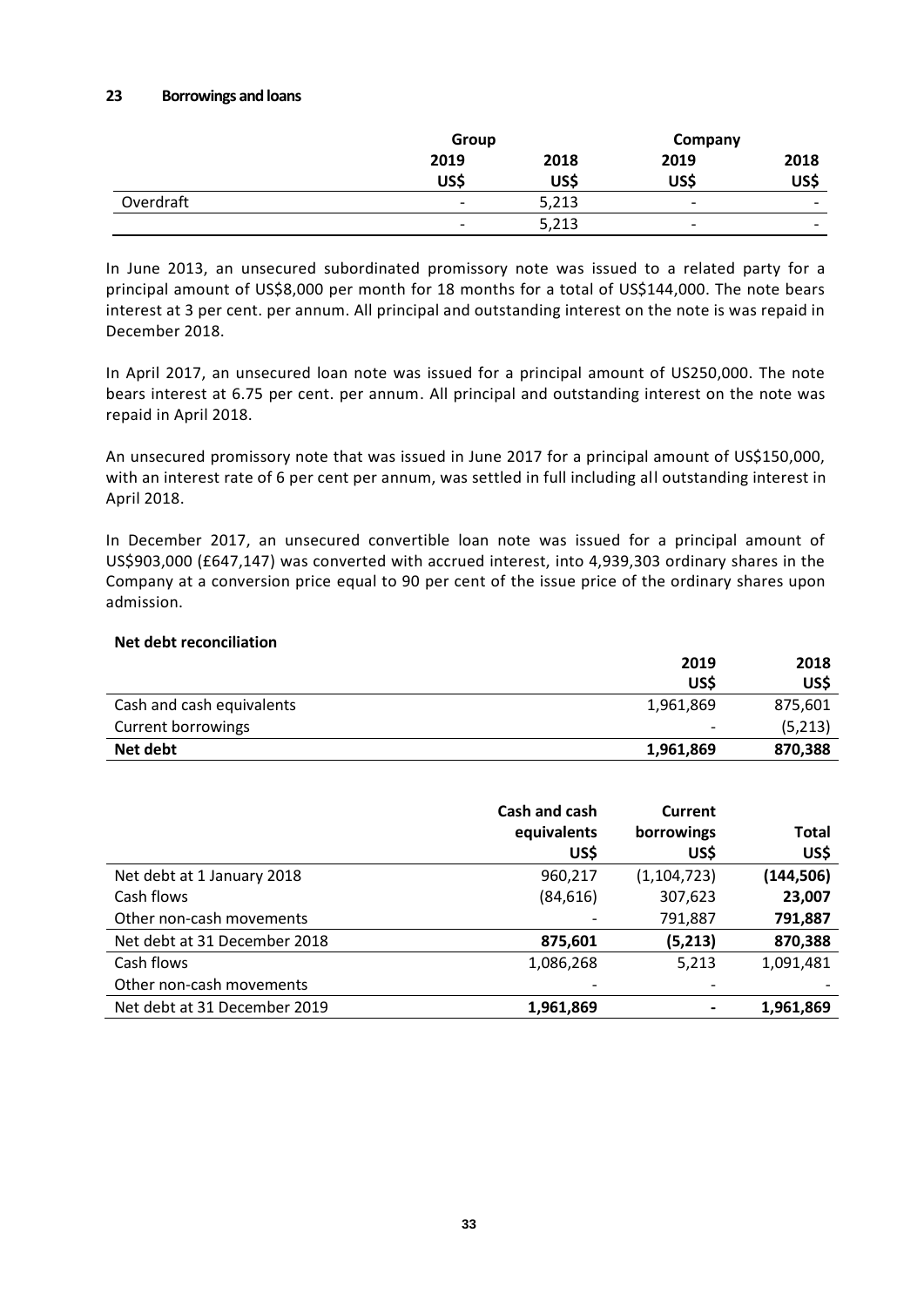### **24 Commitments**

### *Royalty commitments*

The Subsidiary has entered into three agreements requiring royalty payments. One agreement is conditional and requires a payment of 5 per cent. of gross revenue on clinical sales during the payment period beginning on the date a product is first commercially sold, contingent on receiving FDA approval, and ending seven years from that date. A separate agreement requires payments of 0.25 per cent of net sales of machines, and 20 per cent of any sublicensing income for a specific method of use of patent beginning in 2016. Additionally, beginning five years after the effective date of 1 February 2021, there are minimum yearly royalties of US\$5,000. The third agreement requires a fixed payment of US\$250,000 for use of patents.

### *Operating lease commitments*

### *Transition*

Previously, the Group classified property leases as operating lease under IAS 17. At transition, for leases classified as operating leases under IAS 17, lease liabilities were re-measured at the present value of the remaining lease payments, discounted at the Group's incremental borrowing rate as at 1 January 2019. Right-of-use assets are measured at their carrying value as if IFRS 16 has been applied since the commencement date, discounted using the lessee's incremental borrowing rate at the date of initial application.

### *Impact on transition*

The impact on the statement of financial position as at 1 January 2019 as a result of adopting IFRS 16 is as follows:

|                          | US\$      |
|--------------------------|-----------|
| Right-of-use assets      | 165,284   |
| Accumulated losses       | (6,922)   |
| Lease liability          | 191,361   |
| Trade and other payables | (19, 155) |

When measuring lease liabilities for leases that were classified as operating leases, the Group discounted the lease payment using its incremental borrowing rate at 1 January 2019. The weighted-average rate applied is 10%.

|                                                                                                                 | US\$    |
|-----------------------------------------------------------------------------------------------------------------|---------|
| Operating lease commitment at 31 December 2018 as disclosed in the Group's<br>consolidated financial statements | 183,421 |
| Plus additional lease payments                                                                                  | 34,814  |
| Operating lease commitment                                                                                      | 218,235 |
| The discounted lease liability recognised at 1 January 2019 after using the incremental<br>borrowing rate       | 191,361 |

#### *Impact for the period*

As a of result of initially applying IFRS 16, in relation to the leases that were previously classified as operating leases, the Group recognised amortisation and interest costs, instead of operating lease expense. During the twelve months ended 31 December 2019, the Group recognised US\$67,021 of amortisation charges and US\$16,001 of interest costs from these leases.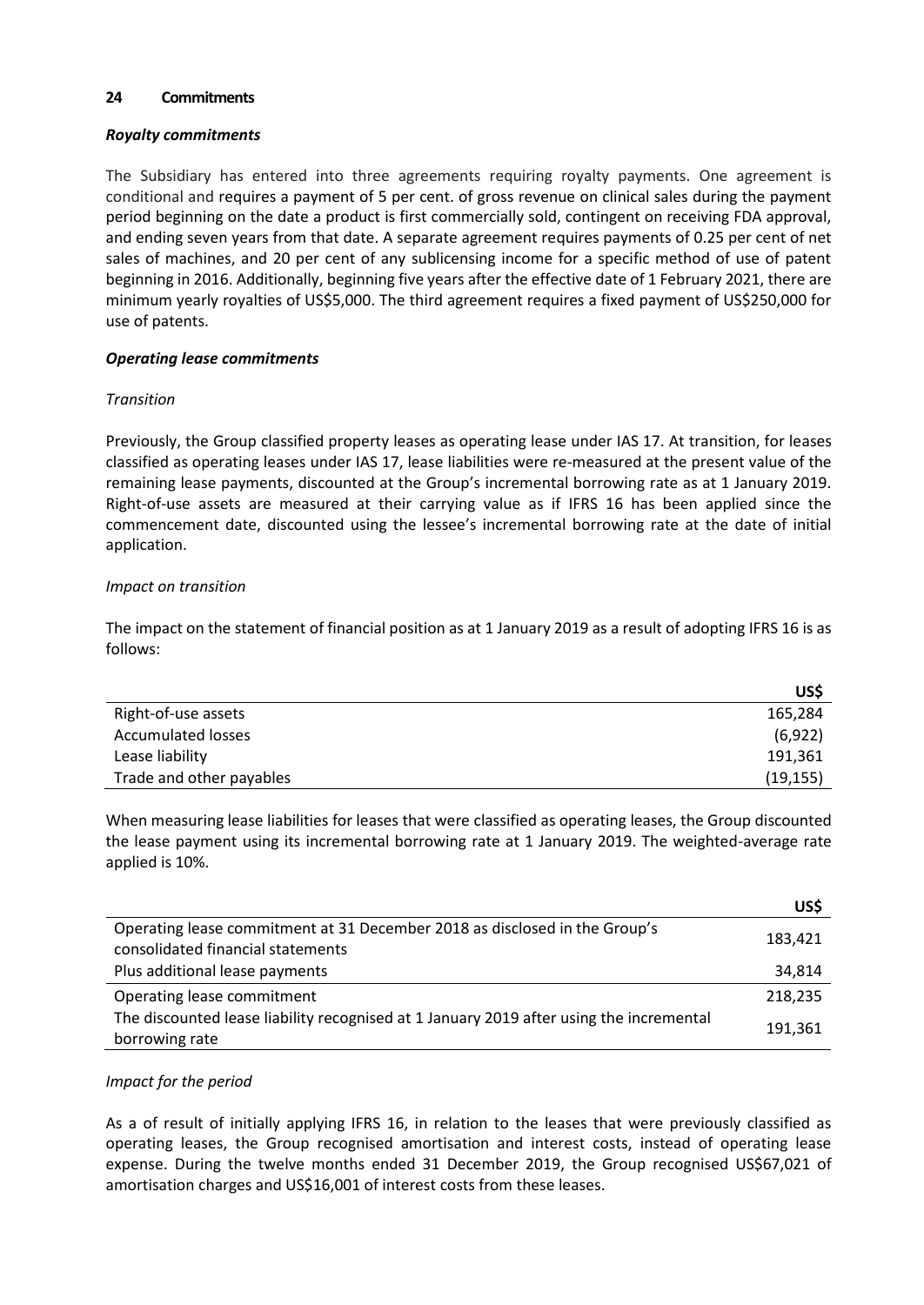### **25 Financial instruments**

The Group has exposure to the following key risks related to financial instruments:

- i. Market risk
- ii. Credit risk
- iii. Liquidity risk

This note presents information about the Group's exposure to each of the above risks, the Group's objectives, policies and processes for measuring and managing risk, and the Group's management of capital. Further quantitative disclosures are included throughout these consolidated Financial Statements.

The Group uses financial instruments including cash, loans, as well as trade receivables and payables that arise directly from operations.

Due to the simple nature of these financial instruments, there is no material difference between book and fair values, discounting would not give a material difference to the results of the Group and the Directors believe that there are no material sensitivities that require additional disclosure.

### (a) *Credit risk*

Credit risk refers to the risk that a counterparty will default on its contractual obligations resulting in financial loss to the Subsidiary. In order to minimise the risk, the Subsidiary endeavours only to deal with companies which are demonstrably creditworthy and this, together with the aggregate financial exposure, is continuously monitored. The maximum exposure to credit risk is the value of the outstanding amount.

The Directors do not consider that there is any concentration of risk within either trade or other receivables. There are no impairments to trade or other receivables in each of the years presented.

The Company has made unsecured interest-free loan to its Subsidiary and is repayable on demand and is expected to be repaid in the future as the Subsidiary is revenue generative.

|                                            | Group     |           | Company    |           |
|--------------------------------------------|-----------|-----------|------------|-----------|
|                                            | 2019      | 2018      | 2019       | 2018      |
|                                            | US\$      | US\$      | US\$       | US\$      |
| <b>Financial Assets measured at</b>        |           |           |            |           |
| amortised cost                             |           |           |            |           |
| Cash and cash equivalents                  | 1,961,869 | 875,601   | 56,765     | 235,766   |
| Loans and receivables                      |           |           |            |           |
| Trade and other receivables - current      | 551,849   | 4,226,585 | 11,537,579 | 9,370,611 |
| Trade and other receivables – non-         | 5,539     | 12,539    |            |           |
| current                                    |           |           |            |           |
| <b>Financial Liabilities measured at</b>   |           |           |            |           |
| amorticad cost<br>Trade and other payables | 1,773,581 | 1,590,482 | 52,998     | 28,17     |
| Borrowings - current                       |           | 5,213     |            |           |

#### **Categories of financial instruments**

#### **Borrowings**

|                              | Group                    |       | Company |      |
|------------------------------|--------------------------|-------|---------|------|
|                              | 2019                     | 2018  | 2019    | 2018 |
| <b>Financial Instruments</b> | US\$                     | US\$  | US\$    | US\$ |
| Overdraft                    | $\overline{\phantom{0}}$ | 5,213 | -       |      |
| <b>Total</b>                 | $\overline{\phantom{a}}$ | 5,213 | -       |      |
|                              |                          |       |         |      |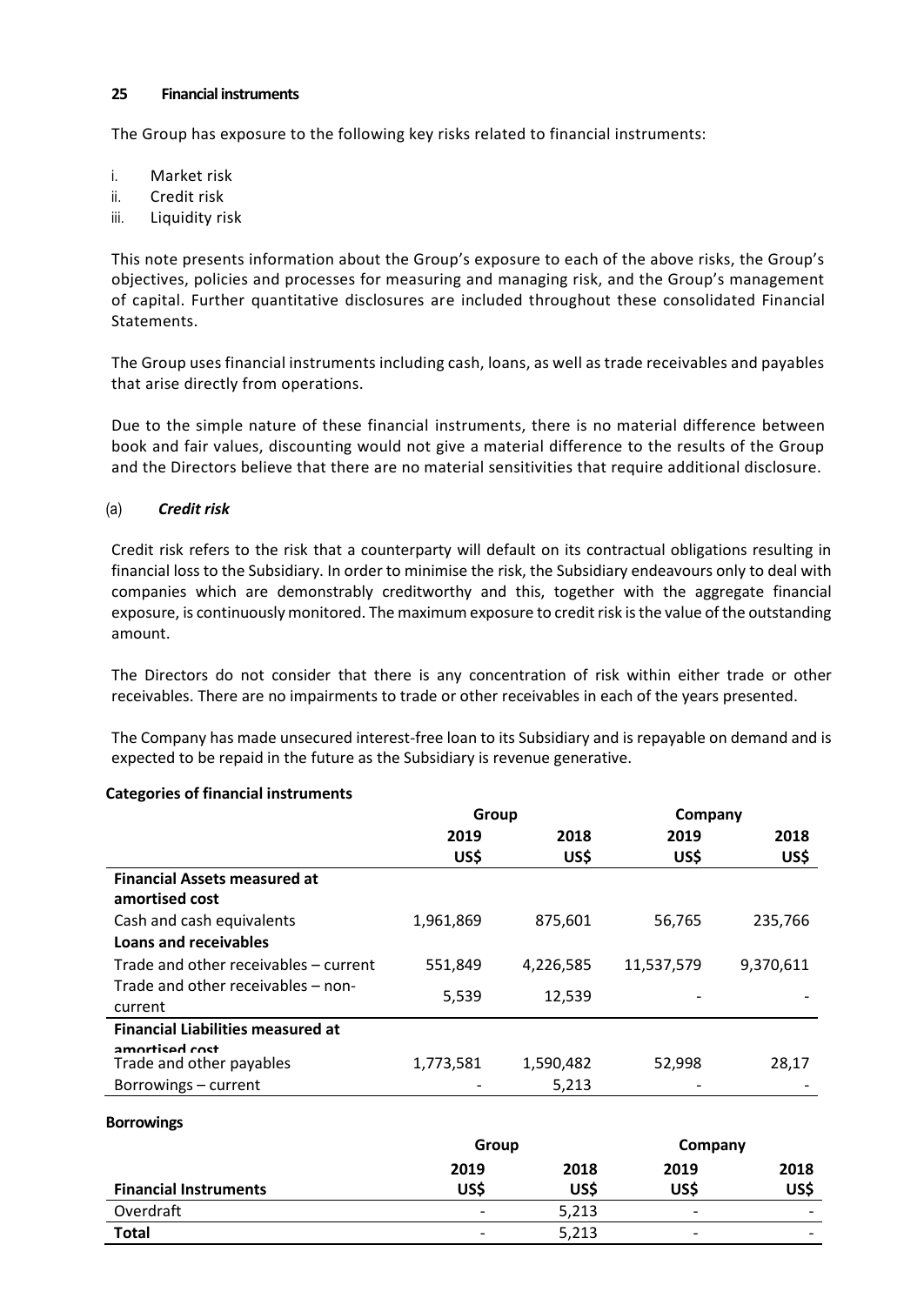# **25 Financial instruments continued**

## **Capital risk management**

The Group manages its capital to ensure that it will be able to continue as a going concern while maximising returns to shareholders through the optimisation of debt and equity balances. The Group is both equity and debt funded, and these two elements combine to make up the capital structure of the business. Equity comprises share capital, share premium and retained losses and is equal to the amount shown as 'Equity' in the statement of financial position. Debt comprises various items which are set out in further detail above and in note 23.

The Group manages the capital structure and adjusts in light of changes to economic conditions and risks.

# (b) *Market risk*

The interest rate profile of the Subsidiary's borrowings is shown below:

### **Interest rate sensitivity analysis**

As the interest rates on shareholders loans are fixed, interest rate risk is considered to be very low.

### (c) *Liquidity risk*

A maturity analysis of the Group's borrowings is shown below:

|                                     | 2019      | 2018      |
|-------------------------------------|-----------|-----------|
|                                     | US\$      | US\$      |
| Less than one year                  | 1,890,820 | 1,650,523 |
| One to two years                    | 50,455    | 70,726    |
| Two to five years                   | 192,817   |           |
| Total including interest cash flows | 2,134,092 | 1,721,249 |
| Less: interest cash flows           |           |           |
| <b>Total principal cash flows</b>   | 2,134,092 | 1,721,249 |

### **Derivatives**

The Group and Company have no derivative financial instruments.

### **26 Contingent liabilities**

The Directors are not aware of any material contingent liabilities, except for the contingent consideration detailed in note 20.

### **27 Related party transactions**

In June 2013, an unsecured subordinated promissory note was issued to Technology Commercialization Group, for whom Ken West was a retained consultant, for a principal amount of US\$8,000 per month for 18 months for a total of US\$144,000. The note bears interest at 3 per cent per annum. All principal and outstanding interest on the note was due 3 June 2016. This was repaid in full in December 2018.